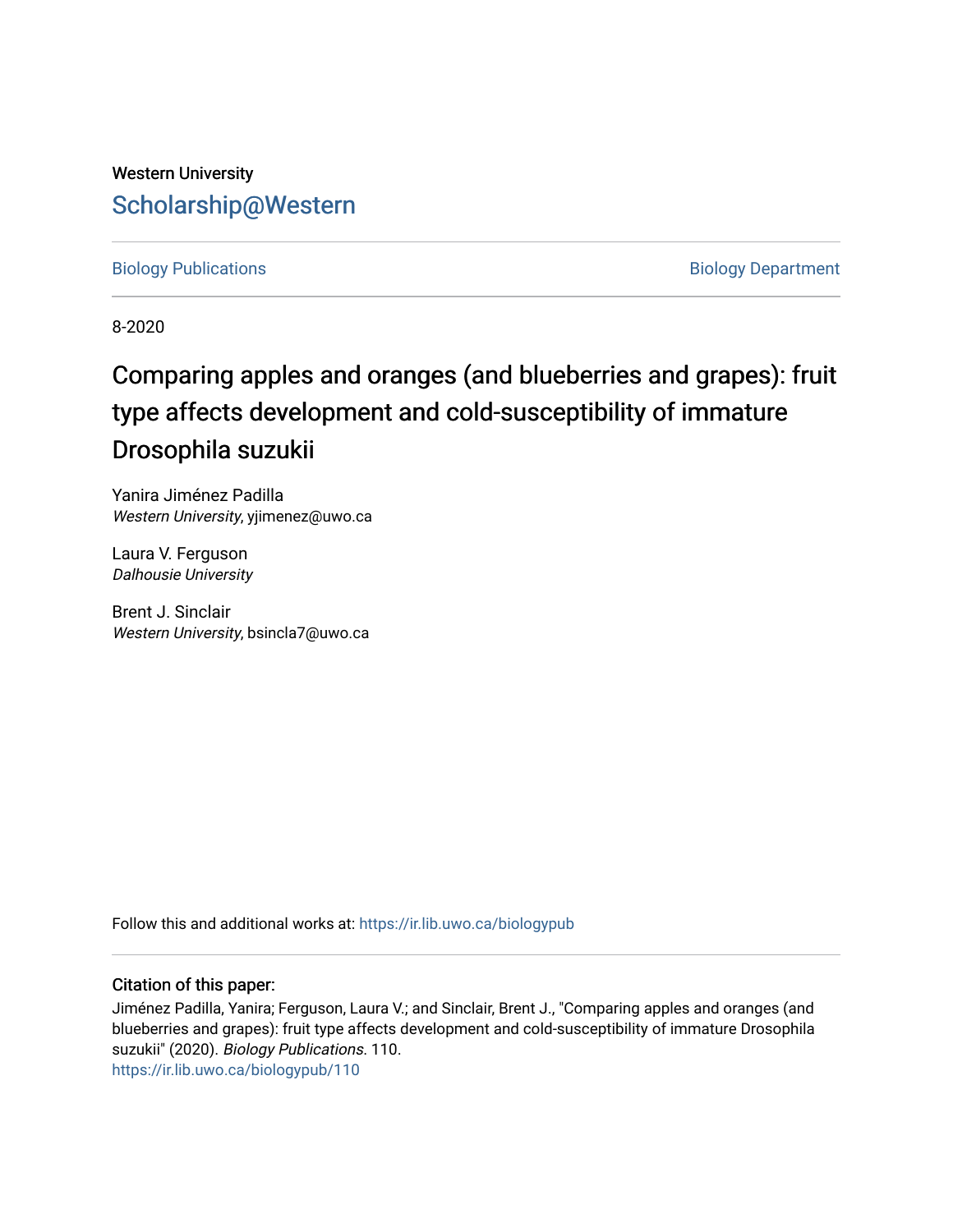| 1              |                                                                                                          |
|----------------|----------------------------------------------------------------------------------------------------------|
| $\overline{2}$ |                                                                                                          |
| 3              |                                                                                                          |
| 4              | Comparing apples and oranges (and blueberries and grapes): fruit type                                    |
| 5              | affects development and cold-susceptibility of immature Drosophila suzukii                               |
| 6              |                                                                                                          |
| $\overline{7}$ | Yanira Jiménez-Padilla <sup>1†</sup> , Laura V. Ferguson <sup>2†</sup> , Brent J. Sinclair <sup>1*</sup> |
| 8              | <sup>1</sup> Department of Biology, University of Western Ontario, London, ON, Canada N6A 5B7            |
| 9              | <sup>2</sup> Department of Psychology and Neuroscience, Dalhousie University, Halifax, NS, Canada B3H    |
| 10             | 4J1                                                                                                      |
| 11             |                                                                                                          |
| 12             | <sup>†</sup> Contributed equally                                                                         |
| 13             | *Author for correspondence: bsincla7@uwo.ca                                                              |
| 14             | Department of Biology, University of Western Ontario, London, ON, Canada N6A 5B7. Phone:                 |
| 15             | Tel: $+1-519-661-2111x83138$ . Fax $+1-519-661-3935$                                                     |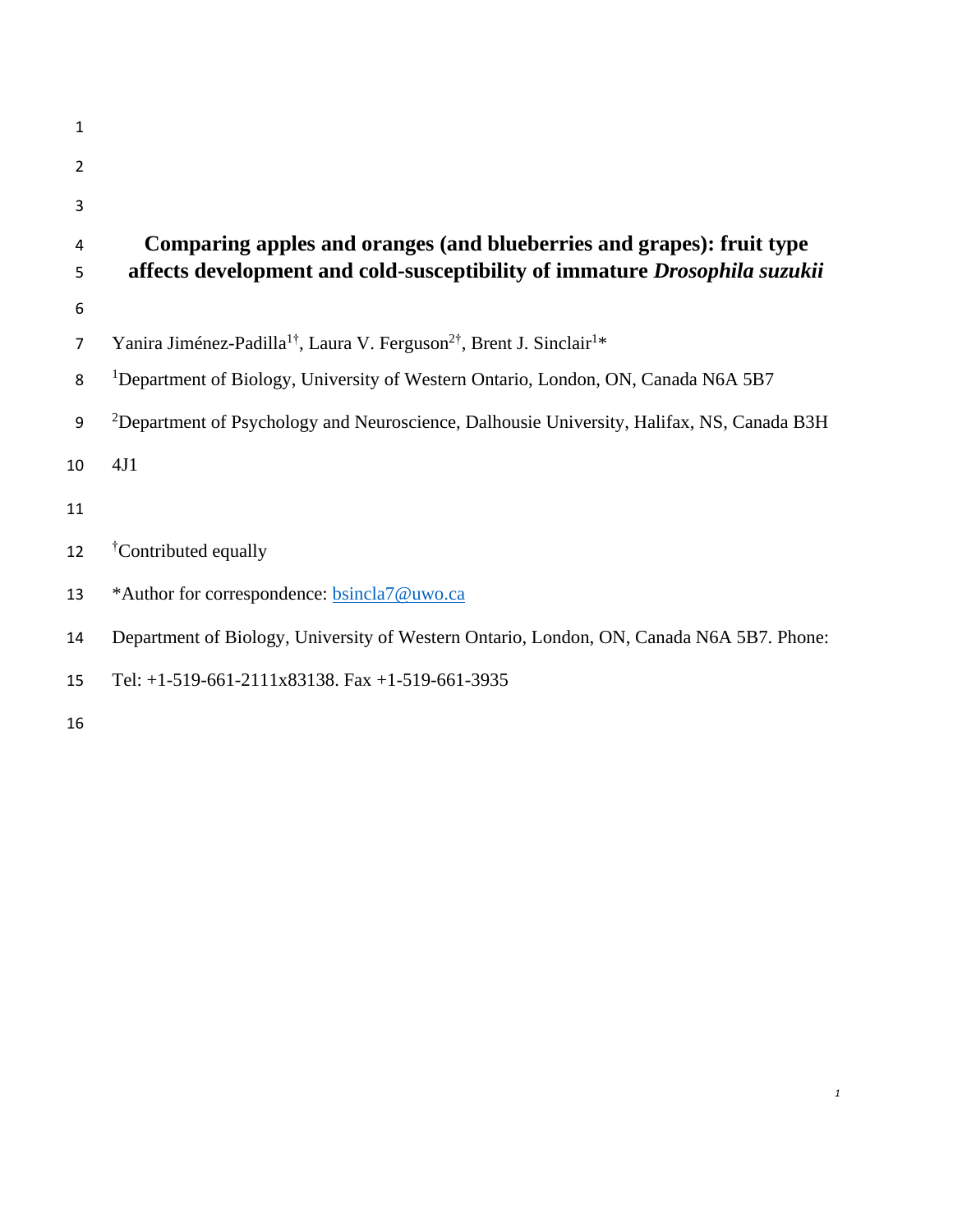# **Abstract**

 *Drosophila suzukii* is a cosmopolitan polyphagous pest on unripe soft-skinned fruits. We sought to determine 1) temperature treatments that could be used to kill immature *D. suzukii* in fruit or packaging, and 2) whether development on different fruits led to differences in cold tolerance of immature *D. suzukii*. We reared animals from egg on a banana-based laboratory diet and diets made of apple, blueberry, cherry, grape, orange, raspberry, or strawberry homogenate in agar, and measured development time, adult body size, and cold tolerance. Diet type had complex effects on development time; in particular, flies reared on apple- or blueberry-based diets developed more slowly to a smaller adult body size than those on other diets. Cold exposure 27 killed eggs and both first- and second-instar larvae. Survival of 24h at  $+4^{\circ}$ C by feeding third- instar larvae was lowest in blueberry and cherry. Five days at +0.6°C killed all feeding third- instar larvae; this treatment is likely sufficient for targeting *D. suzukii* in fruit. Two hours at -5 or -6°C killed all wandering third-instar larvae and pupae; this exposure could be sufficient for sanitation of packaging.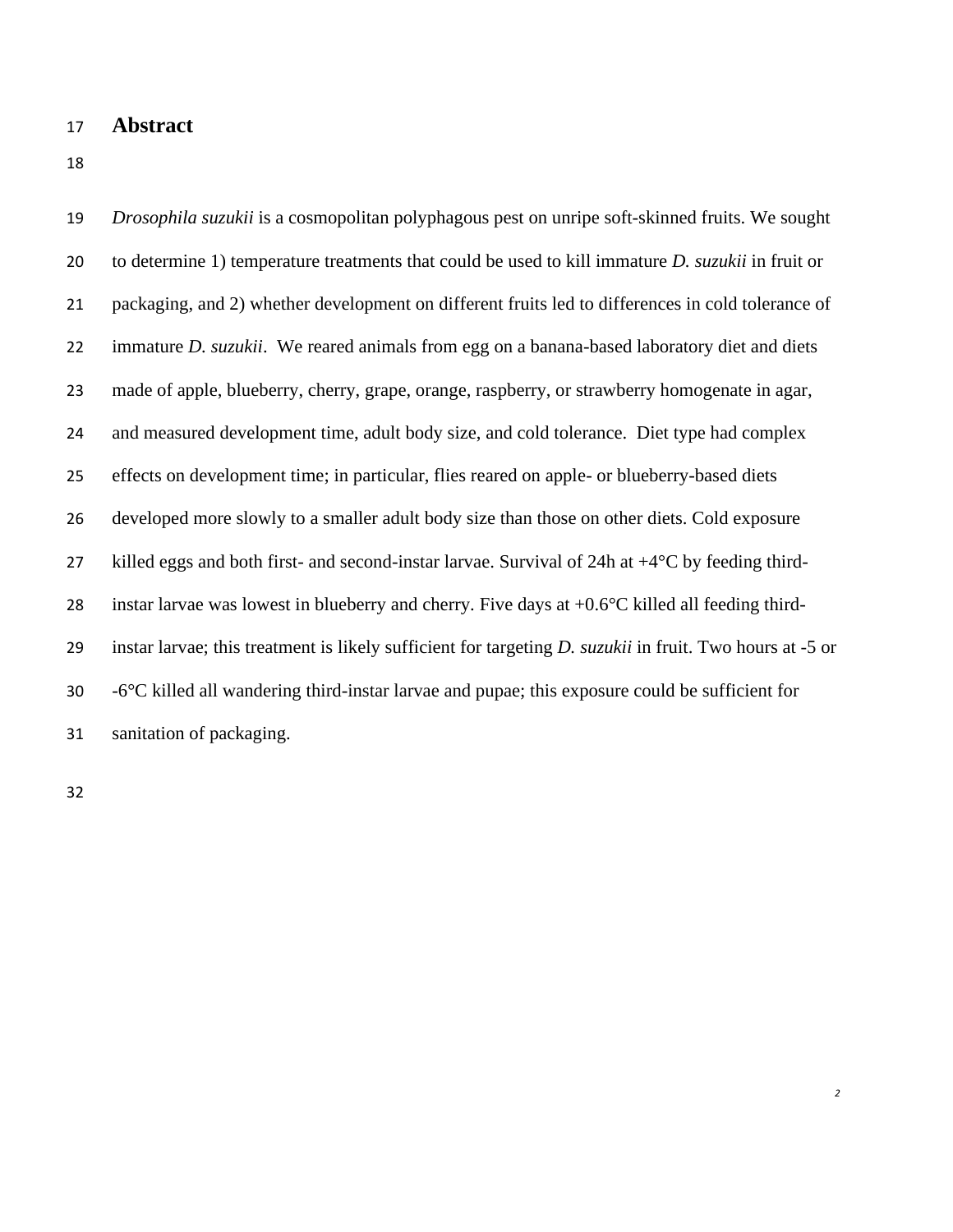# **Introduction**

 *Drosophila suzukii* is a global economic pest of soft fruits (Asplen et al. 2015; Rota- Stabelli et al. 2013). Female *D. suzukii* lay eggs in healthy fruits and berries which are then damaged by larval feeding and associated necrosis (Rota-Stabelli et al. 2013). Both larvae and adults of *D. suzukii* are chill-susceptible, and are thus killed by low temperatures prior to any internal ice formation (Jakobs et al. 2017; Jakobs et al. 2015). Short exposures to sub-freezing 39 temperatures (e.g. 1 h at  $-7.5 \text{ °C}$ ) are lethal to adults and larvae, as are prolonged exposures (i.e. 40 one- to two-weeks) at  $0^{\circ}$ C (Jakobs et al. 2017; Jakobs et al. 2015; Toxopeus et al. 2016). Eggs 41 appear susceptible to cold, and are killed after 72 h at  $1-2$  °C (Aly et al. 2016; Kim et al. 2018). 42 Most soft-skinned fruits, such as raspberries and strawberries, are refrigerated above 4 °C for 43 transport, but can be stored at temperatures between 0 and  $2^{\circ}$ C for days to weeks (Lidster et al. 1988). This post-harvest chilling may provide an opportunity to use cold exposure to control *D. suzukii* (also discussed by Aly et al. 2016; Kim et al. 2018). Such an approach is used for phytosanitation of apples that might contain *Rhagoletis pomonella* (Canadian Food Inspection 47 Agency 2017), although the timing of this treatment (42 days at 0.6 °C or 90 days at 3.3 °C) would likely be inappropriate for the soft-skinned fruit and berries that *D. suzukii* infests. In addition, wandering larvae leave the fruit and pupate in packaging (a possible means of spread among fields; Asplen et al. 2015), thus, these life stages may be targeted by cold treatment of packaging.

 Diet can modify insect thermal biology. For example, increased dietary cholesterol enhances cold tolerance of *Drosophila melanogaster*, probably by increasing cell membrane fluidity (Shreve et al. 2007), whereas increased dietary sugars create metabolic imbalances and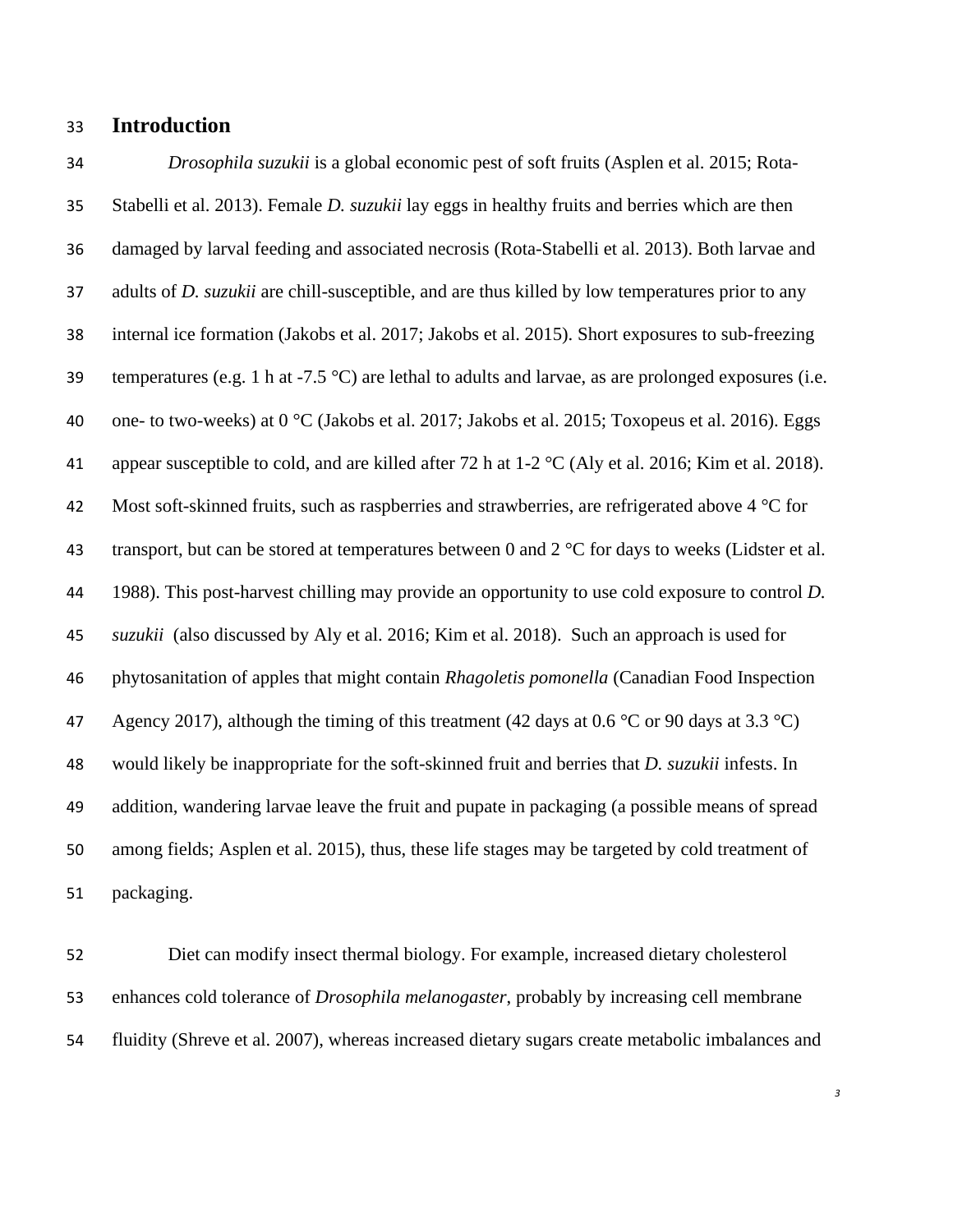impair cold survival (Colinet et al. 2013). Insects reared on laboratory diets may have different cold tolerance compared to those feeding on natural diets (Coudron et al. 2007), and the effects of diet may hinge on differences in the microbial composition of the food (Colinet and Renault 2014). In *D. suzukii*, 72 h at 1.1 °C kills 97 % of third instar larvae and all eggs, and first and second instar larvae in artificial cornmeal diet but only 61-98 % in raspberries and 76-100 % in blueberries depending on the developmental stage tested (Aly et al. 2016). Although the physical properties of fruits will differ, these differences among larvae reared on different fruits could be because fruit-specific macro- or micro-nutrient profiles affect some aspect of metabolism, or because they yield different gut microbiomes (Vacchini et al. 2017) that may affect cold tolerance (Colinet and Renault 2014; Henry and Colinet 2018; Jiménez Padilla 2016). However, if a *D. suzukii* larva or pupa is in a fruit shipment, we know (by definition) the fruit in which it developed. Thus, any phytosanitary cold treatment can be adjusted for fruit-specific impacts on cold tolerance once those have been isolated.

 We had two objectives. First, to identify combinations of time and temperature that reduce survival of immature stages of *D. suzukii*. Second, to determine whether cold tolerance of these stages is affected by the composition of the larval diet. For larvae inside food (i.e. feeding larvae), we chose temperatures above the freezing point of most fruits which would be suitable for fruit storage and shipping. For life stages outside of food (i.e. wandering larvae and pupae), we extended this to temperatures suitable for rapid treatment of pallets and storage containers. We measured development time on the different diets to quantify the sublethal impacts of cold exposure. To control for the physical effects of different fruits and potential microbiota, we developed artificial diets based on soft-skinned fruits of economic importance (blueberries,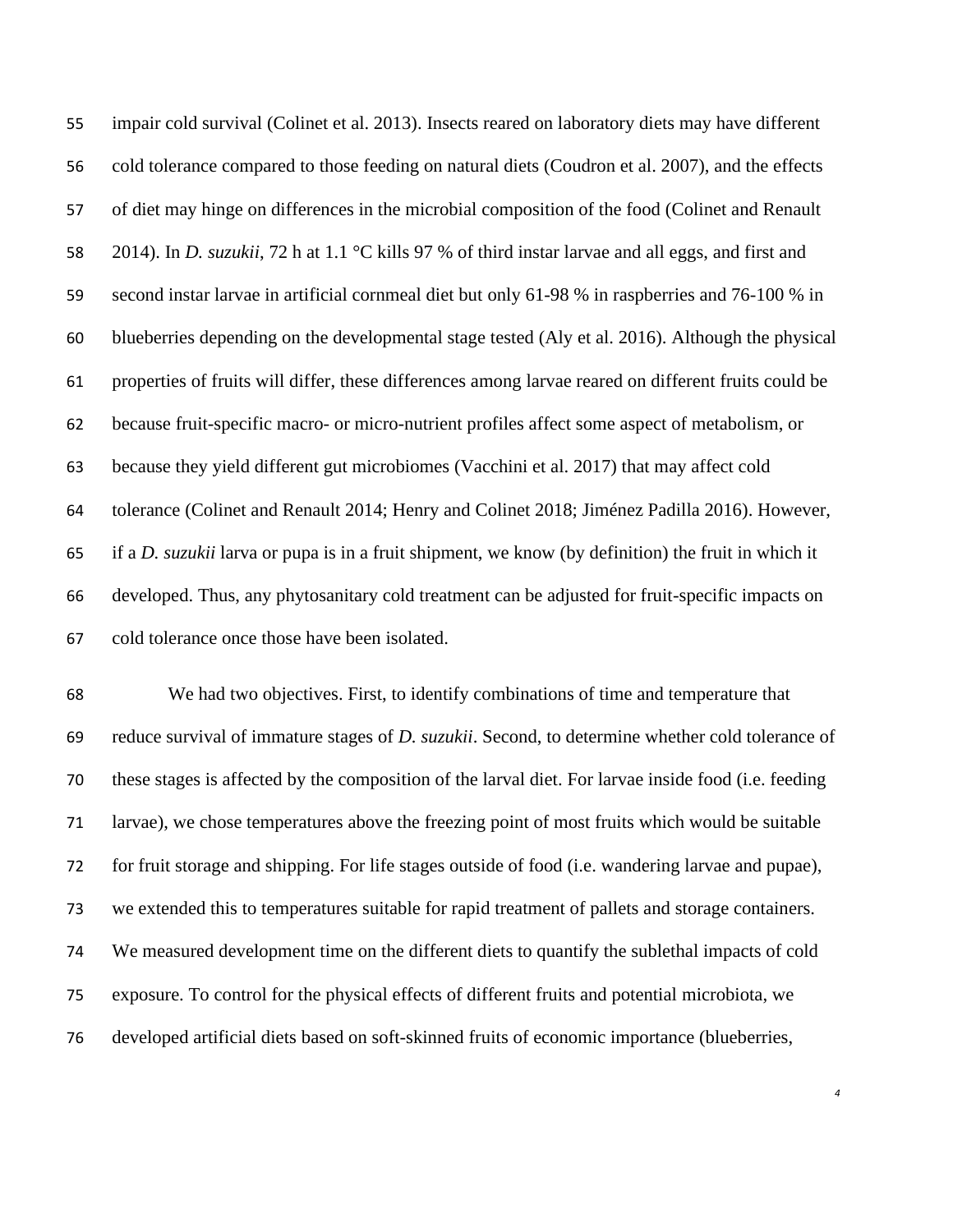cherries, grapes, raspberries and strawberries), and compared these with the standard banana-

based laboratory diet we have used previously (Jakobs et al. 2017; Jakobs et al. 2015) and diets

based on apples and oranges, which are not within the normal host range of *D. suzukii.*

# **Methods**

#### *Animal rearing and collection*

 We established a population of *D. suzukii* from flies collected in the Halton Hills region, 84 Ontario, Canada (43°00´N, 81°15´W) in 2012 (Jakobs et al. 2015). We reared the flies on generic 85 banana-based lab food (Markow and O'Grady 2005), at  $25 \pm 1$  °C,  $60 \pm 5$  % relative humidity, and 14 h:10 h L:D cycle. We transferred 5-day old adult flies to small acrylic egg collection 87 cages ( $\varnothing$  = 3.5 cm, 5.8 cm high) and maintained them on the banana medium supplemented with inactive yeast for 3 d to stimulate oviposition. On the fourth day, the standard food was removed and replaced with fruit-based media (100 mL deionized water, 25 g agar, 4 mL propionic acid, and 500 g mashed organic frozen fruit – raspberry, blueberry, cherry, strawberry or apple, or 500 mL organic grape, or orange juice). The flies laid eggs overnight in the fruit-based media and we 92 transferred the eggs in the media to rearing cages (30 cm  $\times$  15 cm  $\times$  15 cm plastic boxes) until the larvae reached the desired developmental stage.

 To determine the effects of diet type on cold tolerance, we collected eggs, first- and second-instar larvae, feeding third-instar larvae (the stage with the longest duration within the food), wandering third-instar larvae (which have left the food), and early- and late-stage pupae. We determined the age of larvae by observing the mandible structures and anterior spiracles of a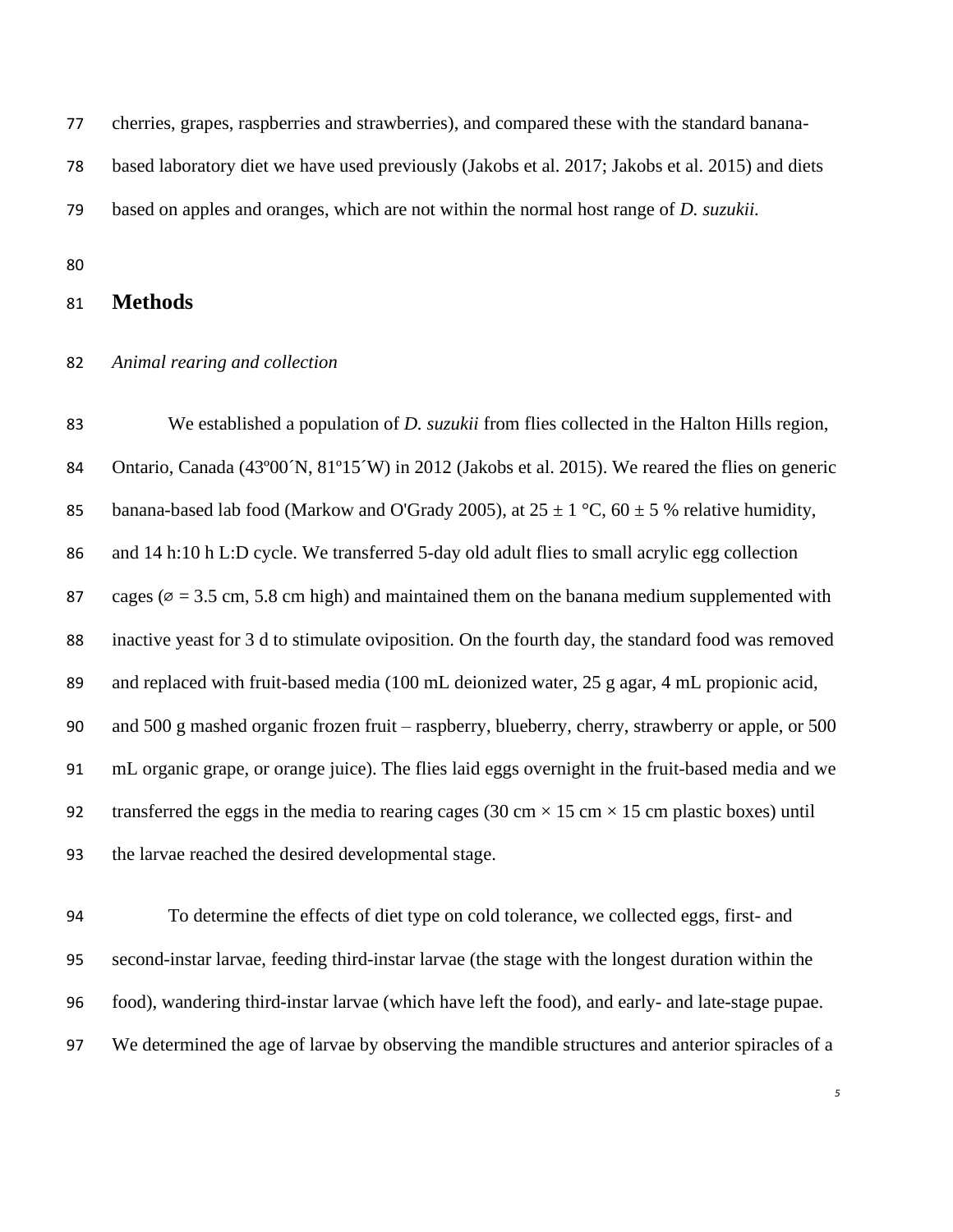subset of larvae under a light microscope (Demerec 1965). Since the fruit-based food is darker than standard lab food, the wandering larvae were easily identified by the lack of visible food in their gut (Jakobs et al. 2017). We differentiated pharate from early pupae by the presence of eyes and black wings visible through the puparium. We flooded the media plates with water – the larvae crawl to the surface of the food and the pupae float. We collected the larvae and pupae with a soft paintbrush, removed any food residue with tap water, and blotted them dry (cf. Jakobs et al. 2017).

#### *Effects of low temperature exposure on D. suzukii third instar larvae and pupae.*

 To determine the survival of third-instar feeding larvae, we placed ten larvae on top of 1 mL of media in a 2 mL microcentrifuge tube (five tubes/diet/temperature or time, three cohorts) and allowed them 15-20 min to burrow into the food before cold exposure. We exposed the remaining stages to cold in empty microcentrifuge tubes (five tubes/diet/temperature or time, three cohorts), because wandering larvae and pupae are outside food. We placed the tubes into aluminium blocks cooled by circulating methanol or ethylene glycol from a refrigerated bath (Lauda Proline 3530, Lauda, Würzburg, Germany). We recorded the temperature via a 36-AWG type-T thermocouple (Omega, Laval, Quebec, Canada) inserted into the food or touching the larvae or pupae in the tubes without food. The thermocouples were connected to a computer by a TC-08 interface running Picolog software (v5.24.2, Pico Technology, Cambridge, UK). After exposure, all stages were transferred to 35 mL narrow *Drosophila* vials with 10 mL of the appropriate food and returned to their rearing conditions. We monitored vials every 24 h until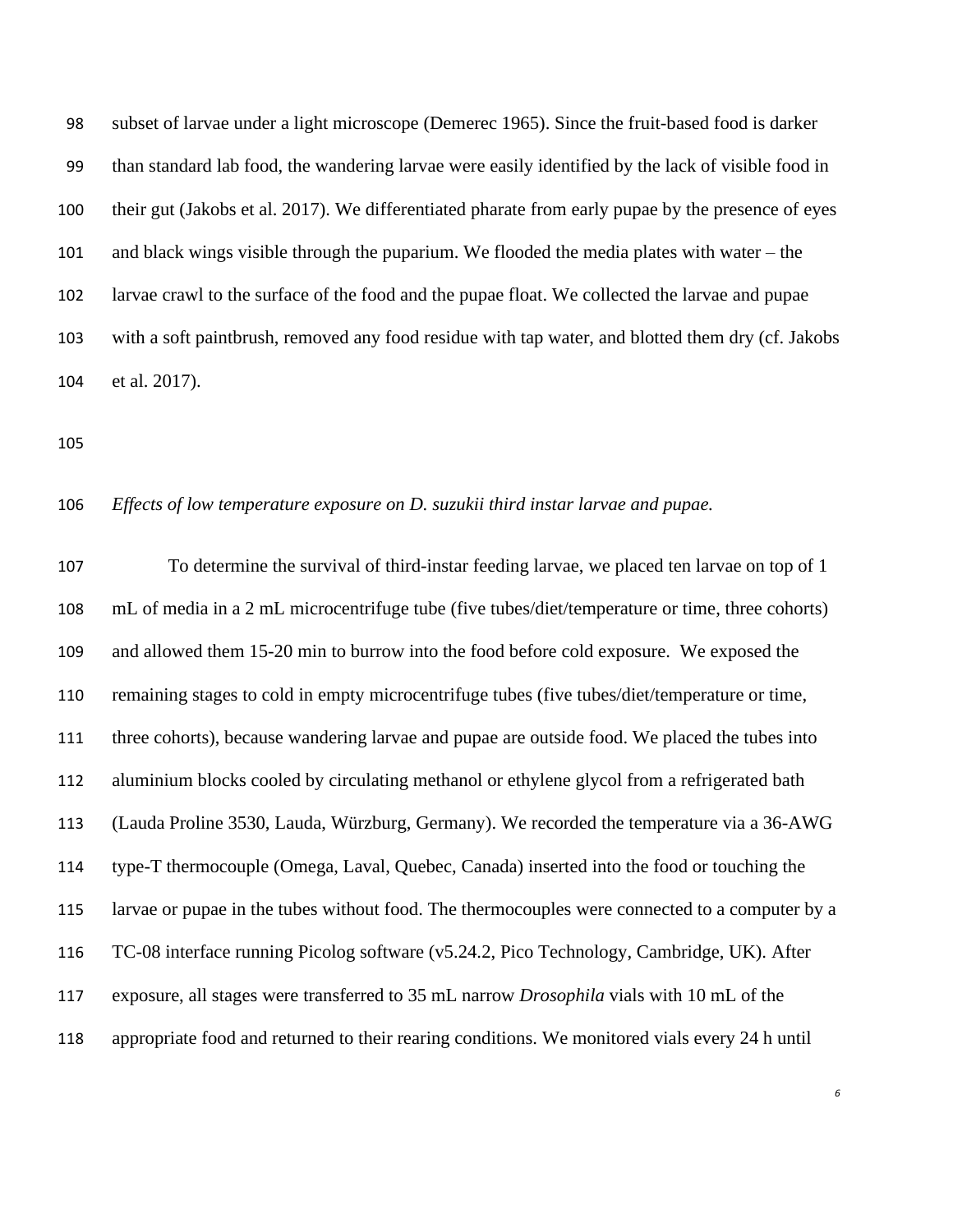| 119 | eclosion ceased. We calculated development time as the time elapsed time from egg collection to    |
|-----|----------------------------------------------------------------------------------------------------|
| 120 | eclosion and survival as the number of adults eclosed per vial. We determined the average fresh    |
| 121 | mass of all eclosed adults per sex for each treatment in the first cohort using a microbalance     |
| 122 | (MX5, Mettler Toledo, Columbus, OH, USA).                                                          |
| 123 | We exposed feeding larvae to 4 $\rm{^{\circ}C}$ for one day to simulate the storage of fruits in a |
| 124 | standard fridge or cooler for a day. We also exposed the larvae to 0.6 °C for two, four, or seven  |
| 125 | days based on Canadian government recommendations for optimal storage conditions of berries        |
| 126 | (Lidster et al. 1988; OMAFRA 2019). Additionally, we recorded larval survival after exposure to    |
| 127 | -1 °C for two or four days, which approximates the highest freezing points for strawberries and    |
| 128 | blackberries (-0.8 °C), raspberries (-1.1 °C), and blueberries (-1.3 °C) (Lidster et al. 1988;     |
| 129 | OMAFRA 2019). We exposed stages out of food (wandering larvae and pupae) to 4 $\degree$ C for one  |
| 130 | or ten days, -4 °C and -5 °C for one or two hours, and -6 °C for 2 h.                              |
| 131 | We controlled for the effect of diet and handling on survival, development time, and mass          |
| 132 | by collecting feeding third instar and wandering larvae, as well as early and pharate pupae using  |
| 133 | the same technique as for the cold-treated individuals. We collected the larvae or pupae from      |
| 134 | flooded media plates with a soft brush, transferred them to fruit-media vials (five                |
| 135 | vials/cohort/stage, ten larvae or pupae per vial) and reared them under standard conditions and    |
| 136 | measured survival, development time and mass in the same manner as for the cold-exposed flies.     |
| 137 |                                                                                                    |
| 138 | Statistical analysis                                                                               |
| 139 | All analyses were performed in R v3.1.2 (R Development Core Team 2017) and                         |
| 140 | preliminary data exploration was conducted according to Zuur et al. (2010). We used ANOVA to<br>7  |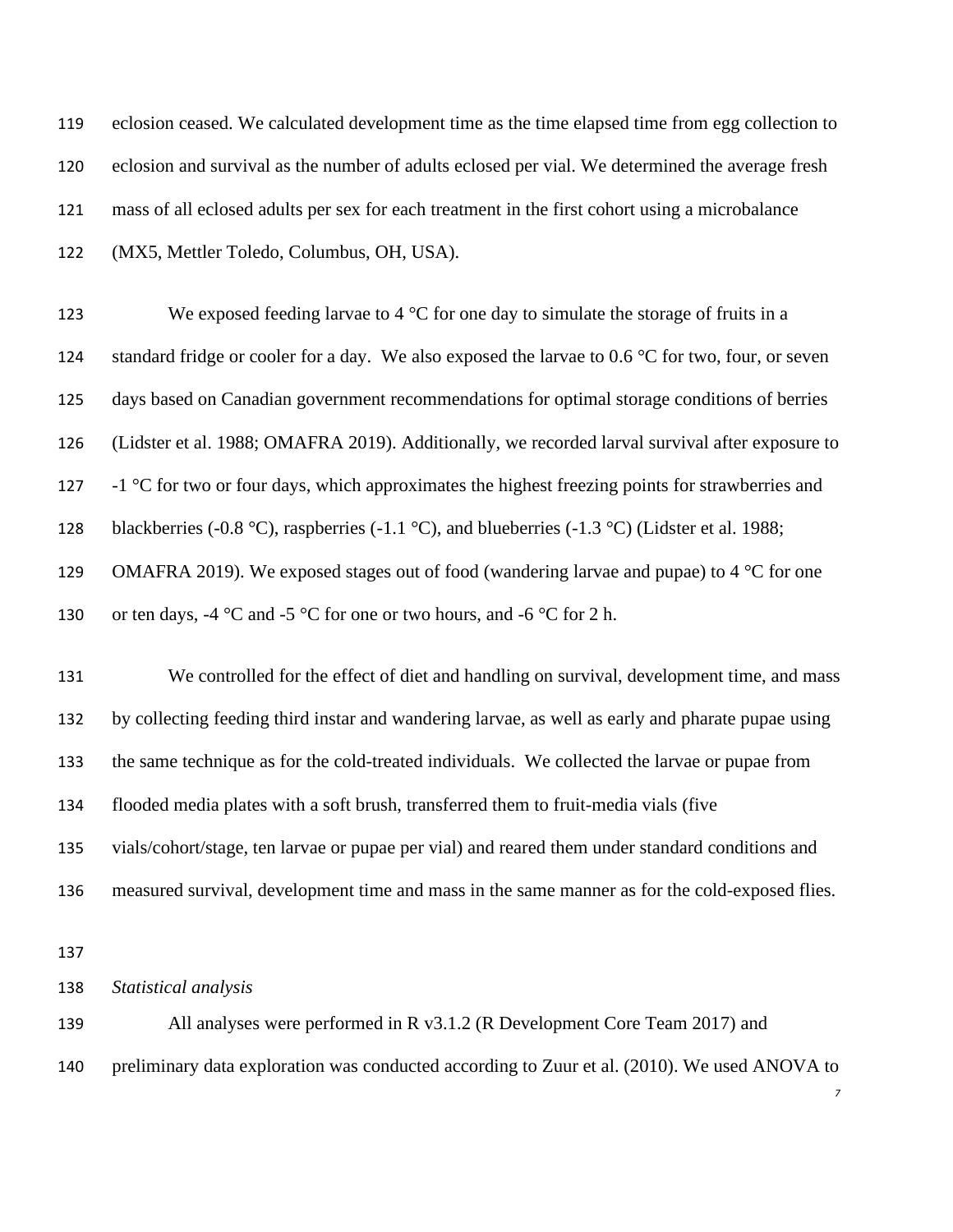compare the development time and mass of control flies, followed by Tukey's HSD *post-hoc*

test. We compared survival of controls and cold-exposed flies, as well as development time

following cold exposures using generalized linear models with a binomial distribution. We used

analysis of deviance to determine the significance of the main effects in these models.

## **Results**

#### *Survival and development in different diets without cold exposure*

 Fruit type had significant, but complex, effects on survival and development of immature *D. suzukii*. Fruit type significantly affected survival of *D. suzukii* removed from food without exposure to low temperatures (Table S1, Figure S1). Generally, development on food derived from blueberries, grapes, and raspberries decreased overall survival of *D. suzukii* compared to 152 other fruit types (Figure S1). Diet also affected development time  $(F_{7, 604} = 451.8, p < 0.001;$  Figure 1): flies reached adulthood faster on standard (banana-based) laboratory food, but more slowly on blueberries and apples compared to other fruit types (Figure 1). Fresh mass of both 155 males (F<sub>7, 32</sub> = 36.71, p < 0.001; Figure 2A) and females (ANOVA; F<sub>7, 32</sub> = 52.72, p < 0.001; Figure 2B) was dependent on food type – in general, flies reared in apple- and blueberry-based diets were smaller than the flies reared in other fruit types.

#### *Cold tolerance*

 Cold exposure killed all eggs and first- and second-instar larvae. We exposed feeding third-instar larvae to above-zero temperatures simulating fruit storage conditions. More than half of larvae 162 from all foods survived exposure to  $+4$  °C for 24h; survival varied by diet (Table 1) and was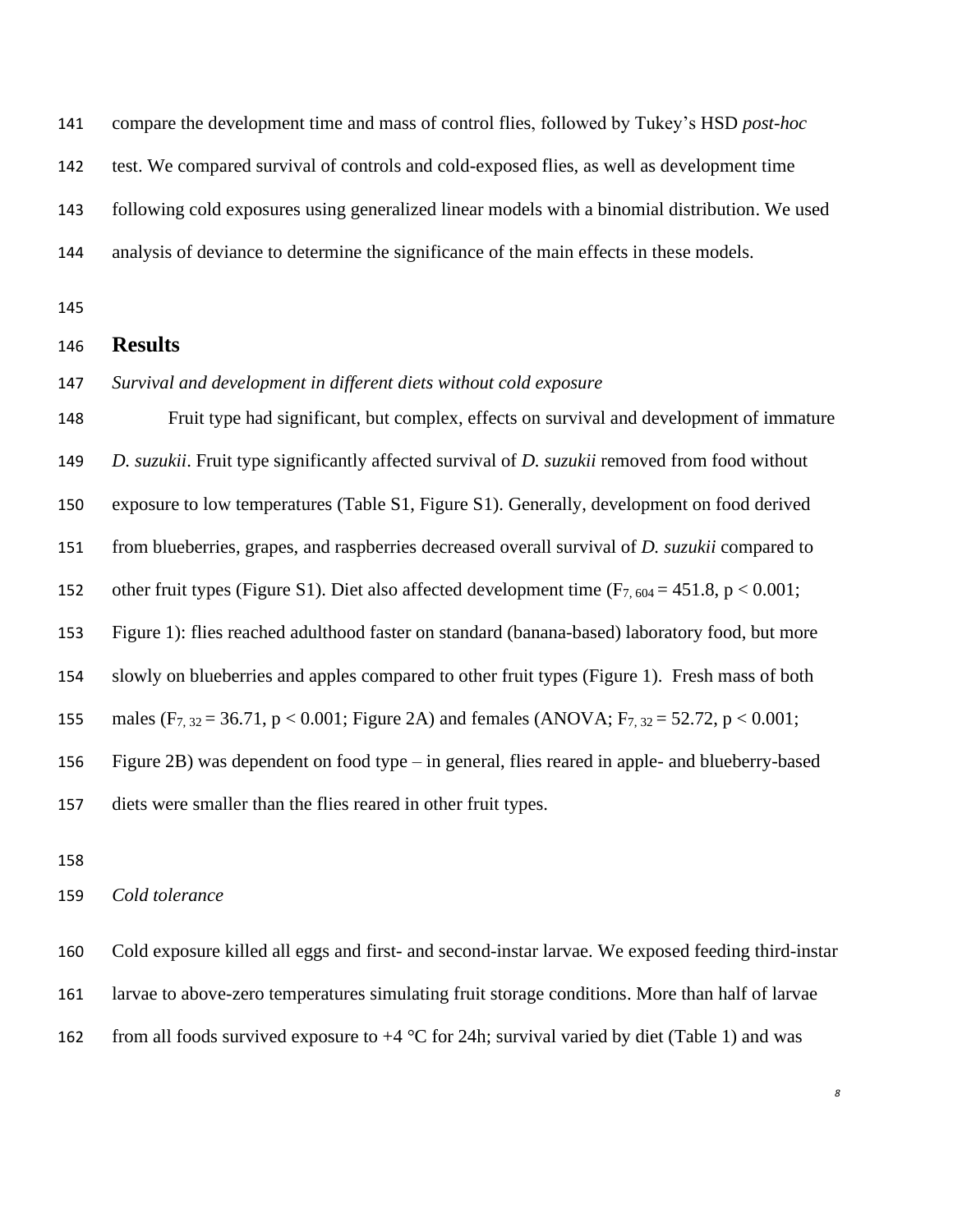highest in larvae from the banana-based diet, and lowest in blueberry- and cherry-based diets (Figure 3A). However, when exposed to 0.6 °C, some feeding larvae from all diets survived after three days, 1-2 larvae from the banana, strawberry, orange, and cherry diets survived four days, and all larvae, irrespective of diet, were killed after five days (Figure 3B). A four-day exposure 167 was sufficient to kill more than 90 % of feeding third-instar larvae at  $0^{\circ}$ C, regardless of fruit 168 (Figure S2), while 4 d at -1  $\degree$ C killed all feeding third-instar larvae (see supplementary data sheet). Some feeding third-instar larvae developed dark melanised spots after exposure (Figure S3); none of the larvae that developed these dark spots successfully eclosed.

 More than 50% of wandering larvae, early pupae, and pharate pupae survived a 24 h exposure to  $+4$  °C (Figure 4), but none survived a ten-day exposure at this temperature (see supplementary data sheet. Survival did not vary among diets in wandering larvae, but was lower in blueberry- based diets than other diets (Figure 4). None of these life stages survived a five-day exposure to  $+0.6 \degree$ C (see supplementary data sheet).

 Brief exposure to acute low temperatures caused significant mortality in post-feeding life stages but survival varied depending on diet prior to cold exposure (Table 1). We observed significant, 180 but not complete, mortality in post-feeding life stages exposed to -4 and -5 °C for one hour (Figure S4). The effects of diet were variable among life stage and temperature, but post-feeding life stages raised on blueberry had consistently poorer survival of acute cold than other foods (Figures 5, S4). Longer exposures to subzero temperatures led to more significant mortality. 184 Some individuals of all post-feeding life stages survived a 2 h exposure to  $-4$  °C, and a few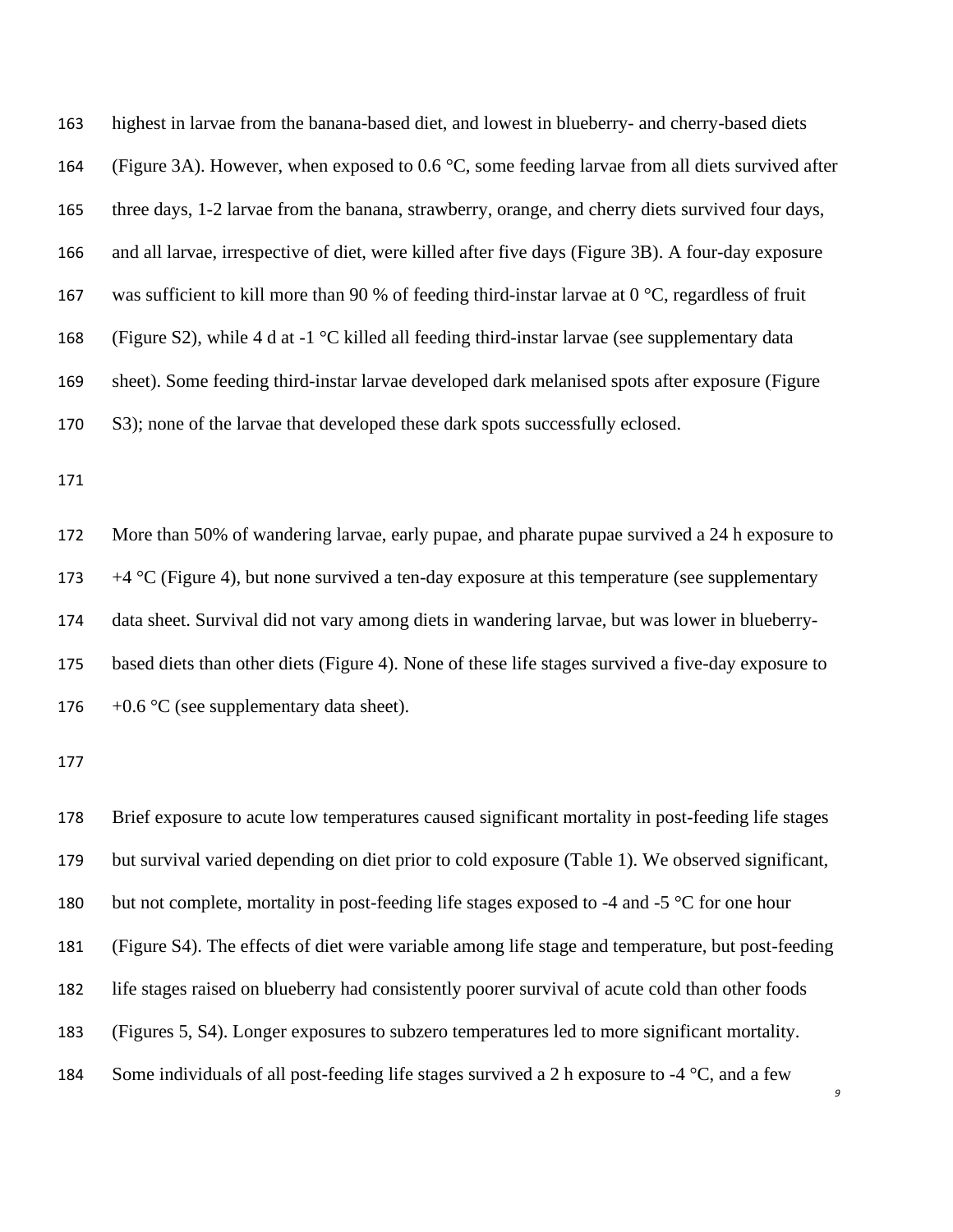185 pupae survived 2 h exposure to -5  $\mathrm{^{\circ}C}$  (Figure 5); all post-feeding life stage individuals were 186 killed by a 2 h exposure to -6  $\degree$ C (see supplementary data sheet). Many third-instar wandering larvae that survived cold exposure accrued developmental abnormalities due to either incomplete pupation or malformation upon eclosion as adults (Figure S5); however, we did not quantify these effects.

#### *Development time following cold exposure*

192 Cold exposures that were less effective in reducing survival (i.e.  $+4 \degree C$  for 24 h,  $-4 \degree C$  for 1 h) did increase the development time of flies that survived long enough to eclose as adults (Figures 6 and 7; Table 2), in a diet-dependent manner. As for other treatments, rearing on apple- or blueberry-based diet had the greatest effect, slowing development more than the other foods (Figures 6 and 7). Flies reared on a banana-based diet developed fastest after a 24 h exposure to  $+4 °C$ , and if exposed to acute cold for 1 h as Wandering larvae (Figure 7), but pupae reared on apple- or cherry-based media performed best after an acute exposure of 1 h at -4 °C (Figure 7).

#### **Discussion**

 *Drosophila suzukii* is a polyphagous pest, and here we show that the cold-susceptibility of the immature stages depends on the fruit in which the animals are reared. Furthermore, flies reared on fruit-based diets often had slower development, smaller adult size, and reduced cold tolerance compared to those reared on our standard (banana-based) laboratory diet. From a control perspective, this is (partly) a positive finding: we found that performance was worse on some commercial fruits than on laboratory food, which implies that conclusions based on flies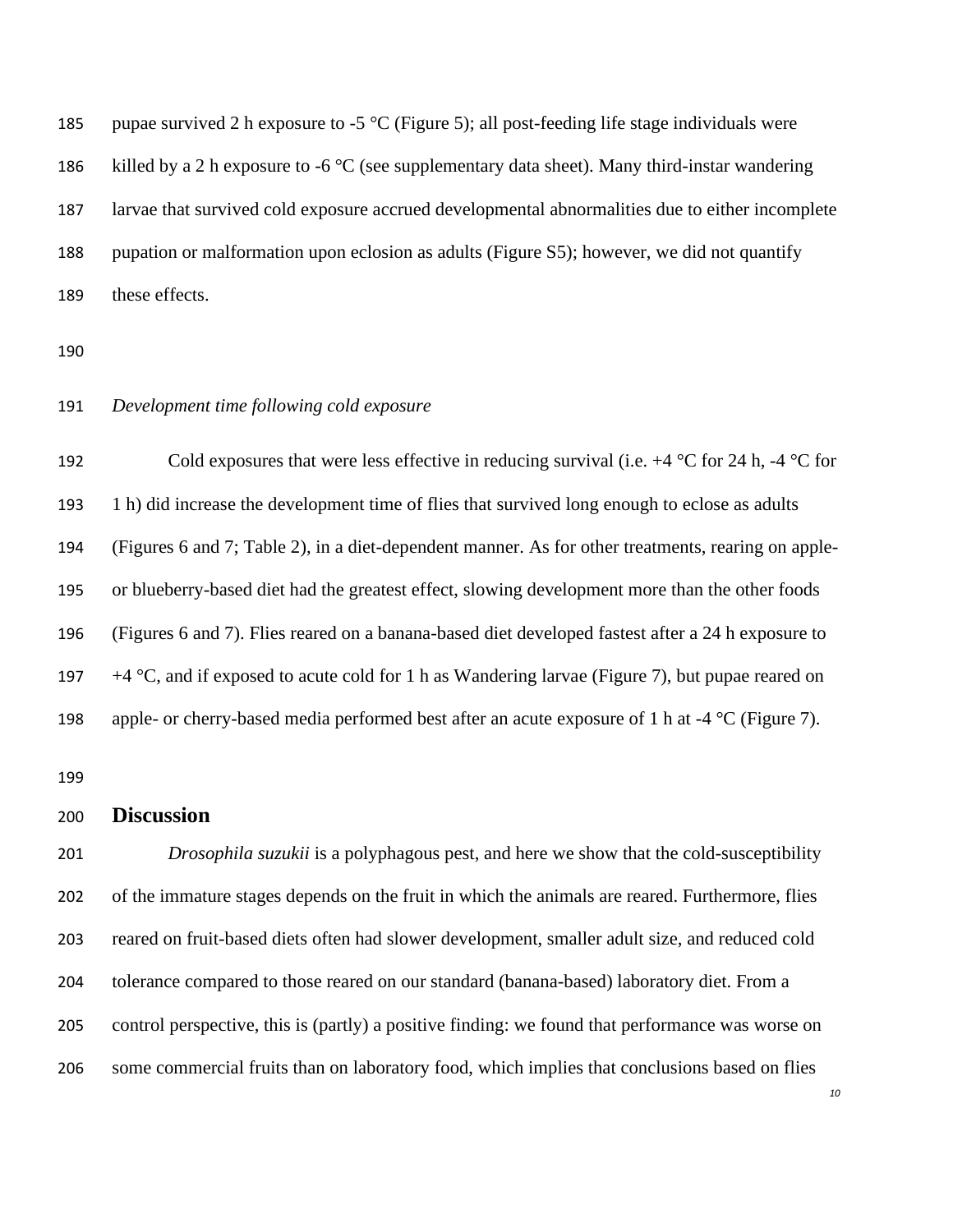reared on high-quality laboratory diet may be conservative. In particular, flies reared on blueberry-and cherry-based foods were particularly cold-susceptible; however, flies reared on strawberry and raspberry were comparably more cold-tolerant. By contrast, Aly et al. (2016) found that berry-reared immature stages had slightly higher cold tolerance than their counterparts reared on a cornmeal-based laboratory diet. The banana-based diet is particularly nutrient-rich, whereas cornmeal-based diets are less-so (Markow and O'Grady 2005). We expect that flies reared on cornmeal-based diets likely experience more (and different) nutrient stress compared to our fruit diets. We have observed poor performance of *D. suzukii* when reared in cornmeal-based diet (YJ-P, unpublished observations), and nutrient balance is important in overwintering of adult *D. suzukii* (Rendon et al. 2019). This among-diet variation in laboratory phenotype is increasingly acknowledged in *Drosophila* research (e.g. Ormerod et al. 2017; Rendon et al. 2019), and is important when extrapolating pest management decisions to new crops. We also included two non-host fruit diets, apples and oranges. While this is the archetypal inappropriate comparison, the effects of both of these (very different) fruits fell within the range of other fruits, suggesting that we are probably seeing close to the full range of expression of diet-related variation in phenotype in our experiments.

 Our data indicate that although there is only limited mortality after a day at a typical refrigeration 225 temperature (+4  $^{\circ}$ C), at +0.6  $^{\circ}$ C there is high mortality after three days, and complete mortality 226 of immature life stages after four days. Thus,  $+0.6 \degree C$ , a temperature used for storage and transport of soft fruits (Lidster et al. 1988), appears to be an appropriate temperature to kill *D. suzukii* in fruit. While this is not useful for control (infested fruit are generally not marketable;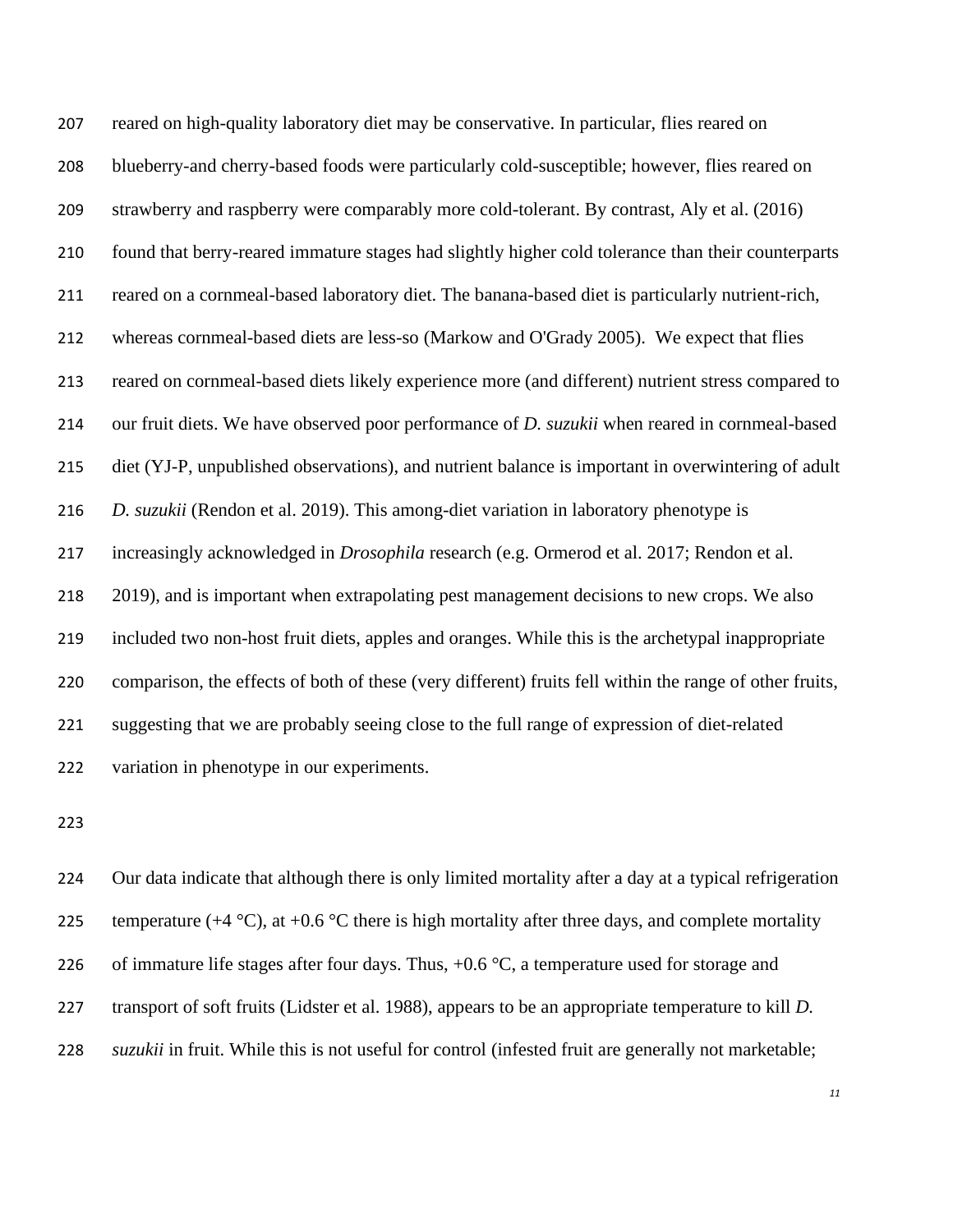229 Rota-Stabelli et al. 2013), chilling for more than four days at  $+0.6 \degree C$  could be an appropriate treatment to maintain market access for shipments from known infested areas. Post-feeding life 231 stages are more cold-tolerant, but brief  $(2 h)$  exposures led to complete mortality at -5 or -6 °C. We expect that such temperatures are readily and quickly attainable in commercial freezers, even with the buffering effect of packaging. Thus, cold treatment of packaging and pallets is a viable approach for preventing spread of *D. suzukii* among fields (Asplen et al. 2015).

 We did not explore the physiological mechanisms underlying the effects of diet on *D. suzukii*  performance. However, we speculate that there are likely nutritional sources of the variation we observed. The different fruit diets likely have very different nutritional properties. Bananas, oranges, and raspberries are relatively high in protein (Hulme 1972), which might enhance the melanisation response (Lee et al. 2008), and therefore repair and protection of tissues after cold exposure (see Sinclair et al. 2013 for discussion). Protein is also a source of proline and arginine, which have significant cryoprotective effects in *D. melanogaster* (Koštál et al. 2016; Koštál et al. 2012). However, high protein diets reduce lifespan and fecundity of winter morph *D. suzukii* (Rendon et al. 2019). Interactions with microbes may also mediate the effects of diet on cold tolerance. Fruit type can alter the gut microbiome (Martinez-Sañudo et al. 2018) and hence nutrient absorption and development (Bing et al. 2018). Because we used homogenised fruit and included propionic acid, it is possible that our fruit-based diets lacked beneficial fruit-specific 248 microbes that might enhance performance in nature, or had microbe  $\times$  fruit interactions that reduced performance. However, other work in our laboratory shows that flies reared on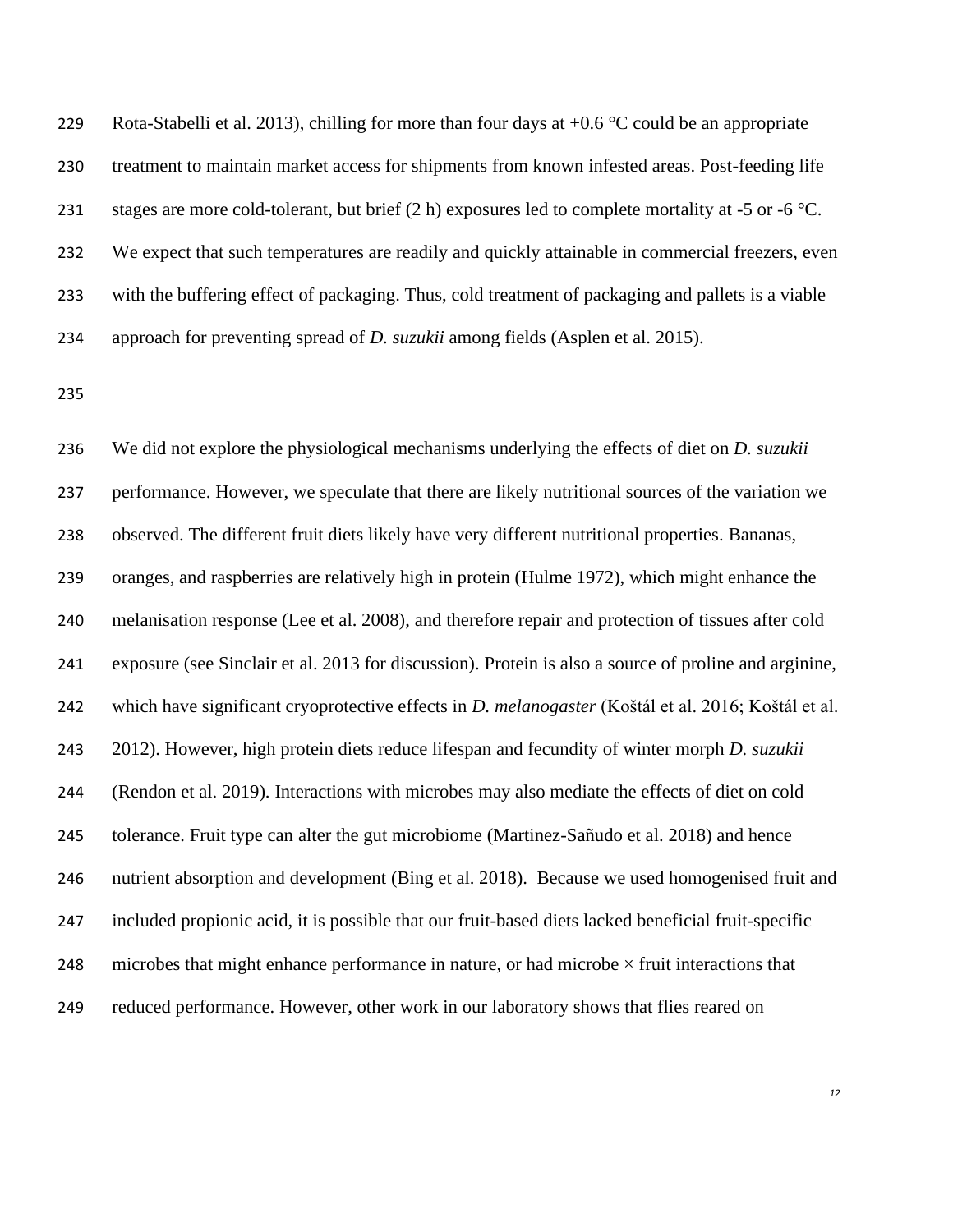propionic acid-containing diets (to reduce mould growth) still have a substantial gut microbiota, including yeasts (Jiménez-Padilla, Esan, Floate, and Sinclair, submitted).

 We identify several possible caveats to our results. We prepared our diets using essentially homogenised fruit, which although nutritionally similar to fruit, lacks the physical structure of living fruit (Reeve 1956), or the interactions between the larva and the (living) host tissue (Corrado et al. 2012). The laboratory fruit diets probably also lack some components of the natural microbiota (discussed above). The flies that oviposited onto our fruit diets were raised on banana-based food, so there is a possibility that the larvae missed any maternal effects that would be present if their mothers were reared on the same fruit (cf. Matzkin et al. 2013). Finally, *Drosophila* larvae generally have considerable plasticity in cold tolerance (e.g. Jakobs et al. 2017; Rajamohan and Sinclair 2008; 2009), so it is quite likely that *D. suzukii* larvae reared in our fruit diets may have the capacity to improve their cold tolerance. However, we assume that larvae in commercial crops would not have been exposed to cold prior to harvest. We also reared our larvae under constant temperatures, and fluctuating temperatures can sometimes improve low temperature performance, even if they do not include significant cold spells. While it is important to consider these caveats when interpreting our results, most of the effects we describe yield effect sizes similar to those we observed, which suggests to us that the diet effects will remain a key determinant of cold tolerance in *D. suzukii* larvae.

*Conclusions*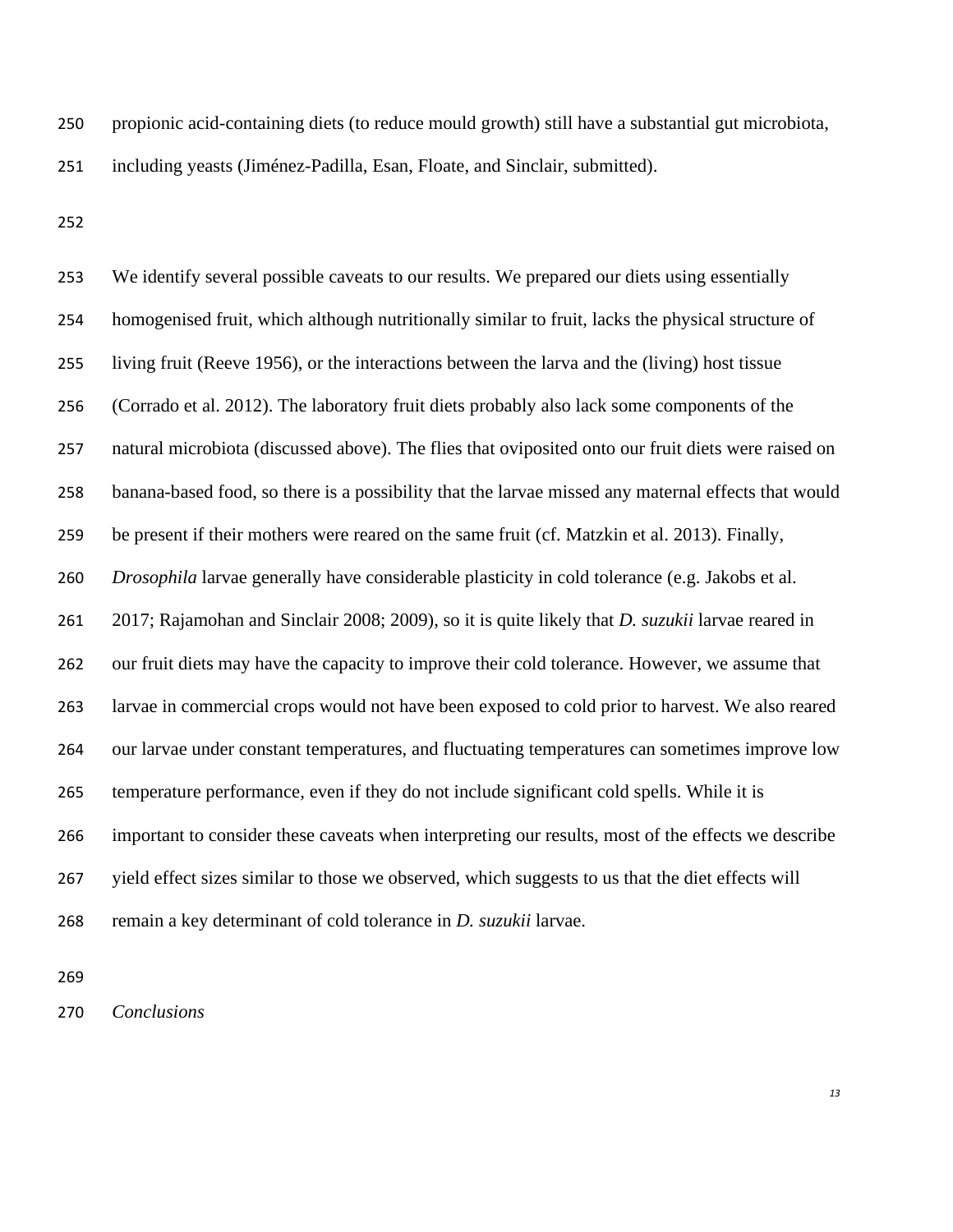| 271 | Drosophila suzukii development rate, final body size, and cold tolerance are dependent on their          |
|-----|----------------------------------------------------------------------------------------------------------|
| 272 | diet. Nevertheless, immature <i>D. suzukii</i> are susceptible to cold. Feeding stages are all killed by |
| 273 | more than four days' exposure to $+0.6$ °C, and post-feeding stages by a brief (c. 2 h) exposure to      |
| 274 | -5 or -6 $\degree$ C. We suggest that the former would be an appropriate temperature regime for          |
| 275 | sanitising fruit from infested areas, and the latter is an achievable set of conditions for killing      |
| 276 | post-feeding stages in packaging.                                                                        |
| 277 |                                                                                                          |
| 278 | <b>Acknowledgements</b>                                                                                  |
| 279 | Thanks to Joanne Tang, Adam Smith, Lamees Mohammad, SongMin Lee, Eddy Huang, Xin                         |
| 280 | Wang, and Dina Mostafa for laboratory assistance, and to Martin Damus for extensive                      |
| 281 | discussions. This work was supported by the Canadian Food Inspection Agency and an NSERC                 |
| 282 | Discovery Grant to BJS, and by and Ontario Graduate Scholarship to YJP.                                  |
| 283 |                                                                                                          |
| 284 | <b>References</b>                                                                                        |
| 285 |                                                                                                          |
| 286 | Aly, M.F.K., Kraus, D.A., and Burrack, H.J. 2016 Effects of Postharvest Cold Storage on the              |
| 287 | Development and Survival of Immature Drosophila suzukii (Diptera: Drosophilidae) in                      |
| 288 | Artificial Diet and Fruit. Journal of Economic Entomology, 110: 87-93.                                   |
| 289 | Asplen, M.K., Anfora, G., Biondi, A., Choi, D.-S., Chu, D., Daane, K.M., Gibert, P., Gutierrez,          |
| 290 | A.P., Hoelmer, K.A., Hutchison, W.D., Isaacs, R., Jiang, Z.-L., Kárpáti, Z., Kimura, M.T.,               |
| 291 | Pascual, M., Philips, C.R., Plantamp, C., Ponti, L., Vétek, G., Vogt, H., Walton, V.M., Yu,              |
| 292 | Y., Zappalà, L., and Desneux, N. 2015 Invasion biology of spotted wing Drosophila                        |
| 293 | (Drosophila suzukii): a global perspective and future priorities. Journal of Pest Science, 88:           |
| 294 | 469-494.                                                                                                 |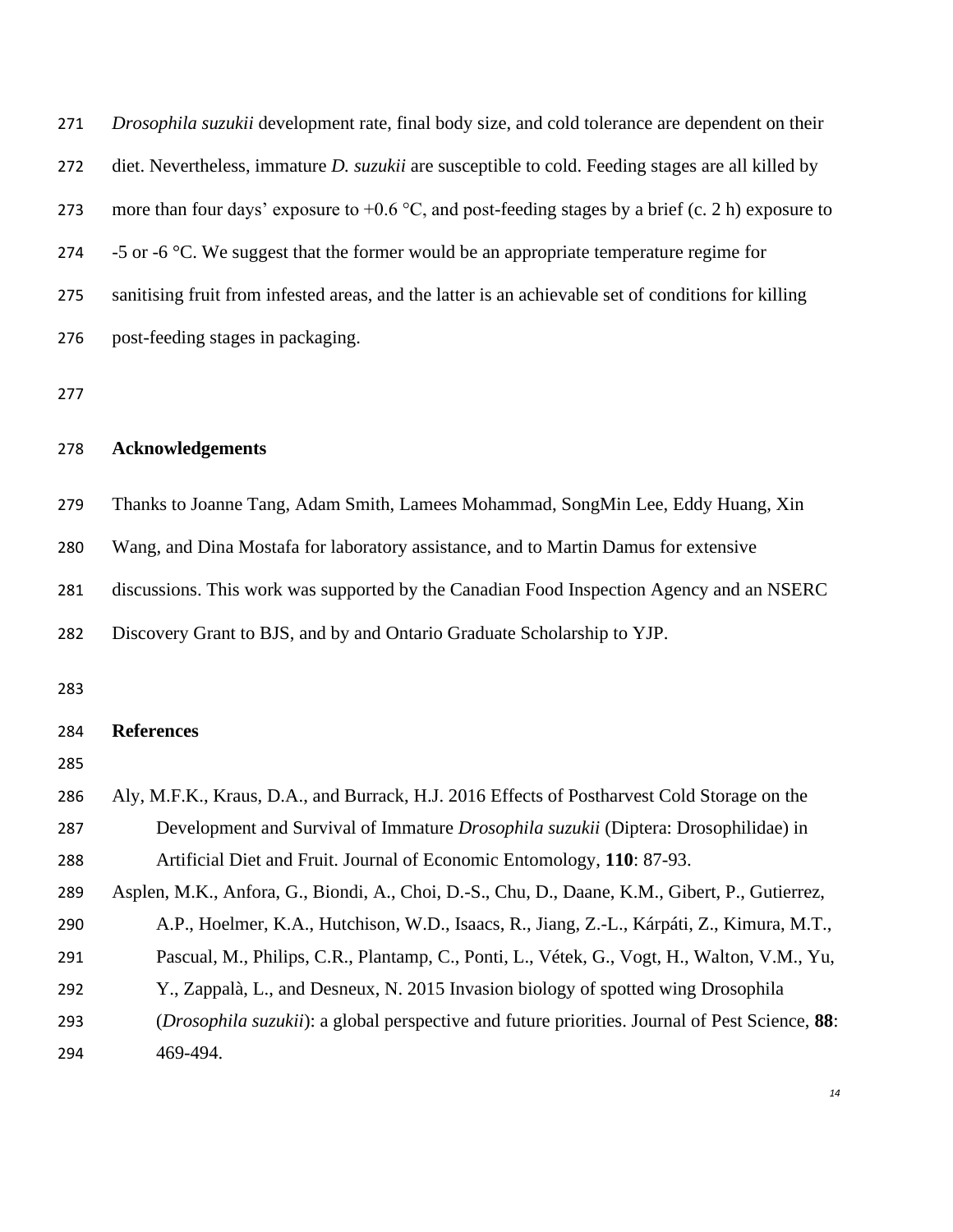- Bing, X., Gerlach, J., Loeb, G., and Buchon, N. 2018 Nutrient-Dependent Impact of Microbes on *Drosophila suzukii* Development. mBio, **9**: e02199-02117.
- Canadian Food Inspection Agency. 2017. D-00-07 Phytosanitary requirements to prevent the introduction and spread of apple maggot, *Rhagoletis pomonella* (Walsh). Ottawa.
- Colinet, H., Larvor, V., Bical, R., and Renault, D. 2013 Dietary sugars affect cold tolerance of *Drosophila melanogaster*. Metabolomics, **9**: 608-622.
- Colinet, H. and Renault, D. 2014 Dietary live yeast alters metabolic profiles, protein biosynthesis and thermal stress tolerance of *Drosophila melanogaster*. Comparative Biochemistry and Physiology A, **170**: 6-14.
- Corrado, G., Alagna, F., Rocco, M., Renzone, G., Varricchio, P., Coppola, V., Coppola, M., Garonna, A., Baldoni, L., Scaloni, A., and Rao, R. 2012 Molecular interactions between the olive and the fruit fly *Bactrocera oleae*. BMC Plant Biology, **12**: 86.
- Coudron, T.A., Ellersieck, M.R., and Shelby, K.S. 2007 Influence of diet on long-term cold storage of the predator *Podisus maculiventris* (Say) (Heteroptera : Pentatomidae). Biological Control, **42**: 186-195.
- Demerec, M. 1965. Biology of *Drosophila*. Hafner, New York.
- Henry, Y. and Colinet, H. 2018 Microbiota disruption leads to reduced cold tolerance in *Drosophila* flies. Science of Nature, **105**: 59.
- Hulme, A.C. 1972 The proteins of fruits: their involvements as enzymes in ripening A review. International Journal of Food Science & Technology, **7**: 343-371.
- Jakobs, R., Ahmadi, B., Houben, S., Gariepy, T.D., and Sinclair, B.J. 2017 Cold tolerance of third-instar *Drosophila suzukii* larvae. Journal of Insect Physiology, **96**: 45-52.
- Jakobs, R., Gariepy, T.D., and Sinclair, B.J. 2015 Adult plasticity of cold tolerance in a continental-temperate population of *Drosophila suzukii*. Journal of Insect Physiology, **79**:
- 1-9.
- Jiménez Padilla, Y. 2016. Effects of gut-associated yeasts on *Drosophila melanogaster*  performance. M.Sc. Thesis, University of Western Ontario.
- Kim, M.J., Kim, J.S., Jeong, J.S., Choi, D.-S., Park, J., and Kim, I. 2018 Phytosanitary Cold
- Treatment of Spotted-Wing Drosophila, *Drosophila suzukii* (Diptera: Drosophilidae) in
- 'Campbell Early' Grape. Journal of Economic Entomology, **111**: 1638-1643.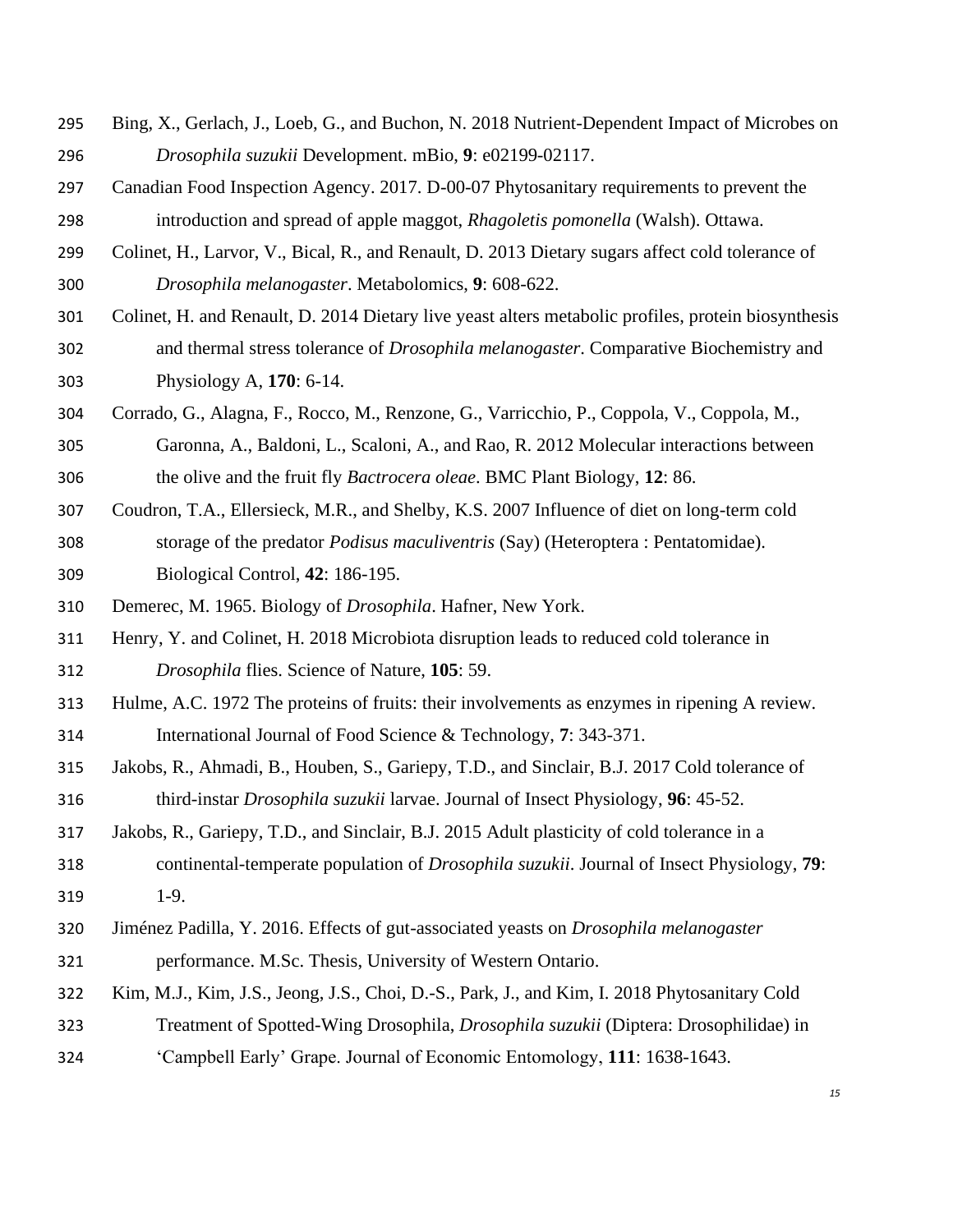- Koštál, V., Korbelová, J., Poupardin, R., Moos, M., and Šimek, P. 2016 Arginine and proline applied as food additives stimulate high freeze tolerance in larvae of *Drosophila melanogaster*. The Journal of Experimental Biology, **219**: 2358-2367.
- Koštál, V., Simek, P., Zahradnickova, H., Cimlova, J., and Stetina, T. 2012 Conversion of the
- chill susceptible fruit fly larva (*Drosophila melanogaster*) to a freeze tolerant organism.
- Proceedings of the National Academy of Sciences of the United States of America, **109**: 3270-3274.
- Lee, K.P., Simpson, S.J., and Wilson, K. 2008 Dietary protein-quality influences melanization and immune function in an insect. Functional Ecology, **22**: 1052-1061.
- Lidster, P.D., Hildebrand, P.D., Bérard, L.S., and Porritt, S.W. 1988. Commercial storage of fruits and vegetables. Agriculture Canada, Ottawa.
- Markow, T.A. and O'Grady, P. 2005. *Drosophila*: A guide to species identification and use. Academic Press, London.
- Martinez-Sañudo, I., Simonato, M., Squartini, A., Mori, N., Marri, L., and Mazzon, L. 2018 Metagenomic analysis reveals changes of the *Drosophila suzukii* microbiota in the newly colonized regions: Microbiota associated to *Drosophila suzukii*. Insect Science, **25**: 833- 846.
- Matzkin, L.M., Johnson, S., Paight, C., and Markow, T.A. 2013 Preadult Parental Diet Affects Offspring Development and Metabolism in *Drosophila melanogaster*. PLoS ONE, **8**: e59530.
- OMAFRA. 2019. Postharvest Handling and Storage of Berries [online]. Available from
- [http://www.omafra.gov.on.ca/english/crops/facts/storage\\_berries.htm](http://www.omafra.gov.on.ca/english/crops/facts/storage_berries.htm) accessed Access Date| Access Year||]
- Ormerod, K.G., LePine, O.K., Abbineni, P.S., Bridgeman, J.M., Coorssen, J.R., Mercier, A.J.,
- and Tattersall, G.J. 2017 *Drosophila* development, physiology, behavior, and lifespan are influenced by altered dietary composition. Fly, **11**: 153-170.
- Rajamohan, A. and Sinclair, B.J. 2008 Short-term hardening effects on survival of acute and chronic cold exposure by *Drosophila melanogaster* larvae. Journal of Insect Physiology,
- **54**: 708-718.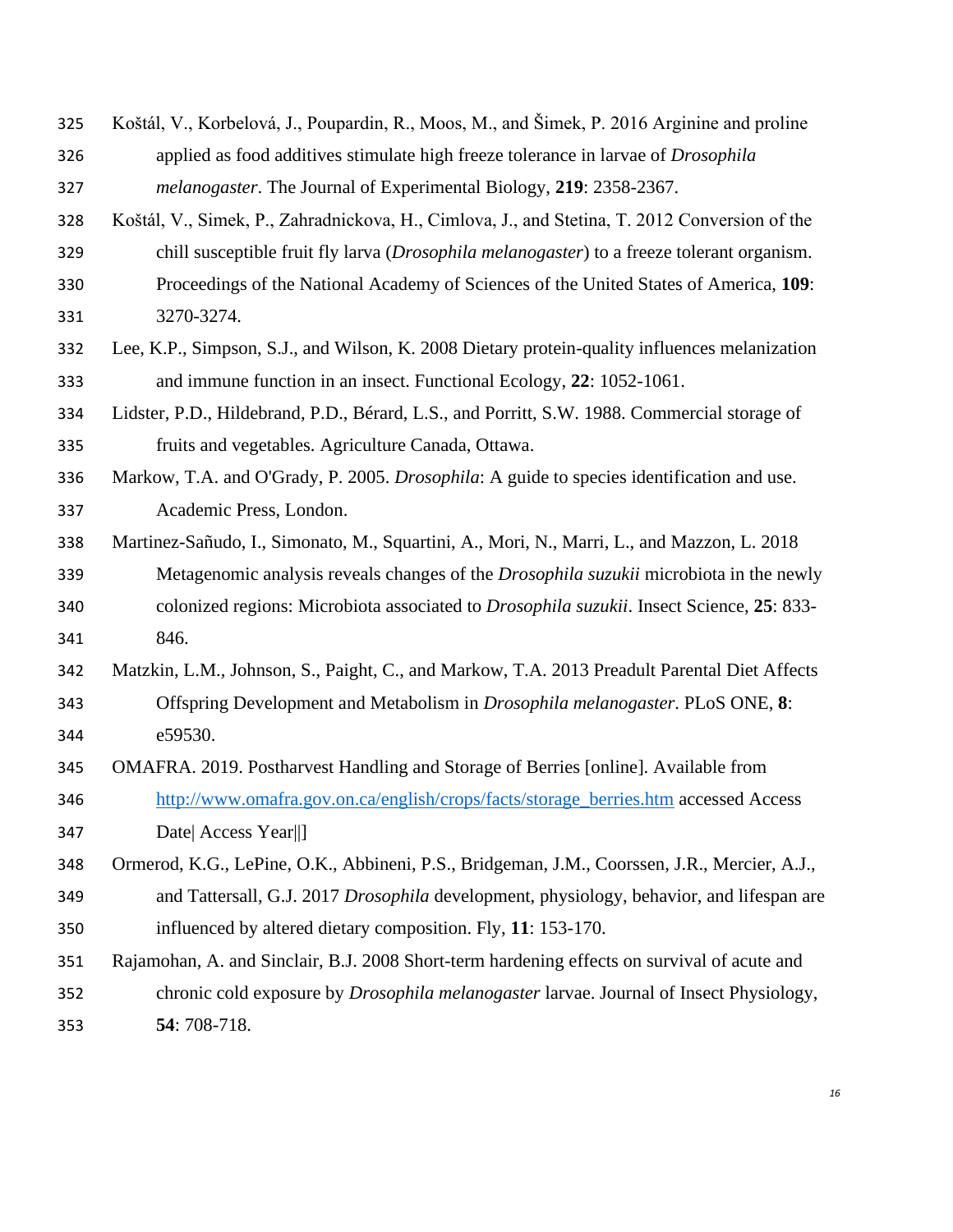- Rajamohan, A. and Sinclair, B.J. 2009 Hardening trumps acclimation in improving cold tolerance of *Drosophila melanogaster* larvae. Physiological Entomology, **34**: 217-223.
- Reeve, R.M. 1956 Microscopic structure of apricot purees. Journal of Food Science, **21**: 329- 336.
- Rendon, D., Walton, V., Tait, G., Buser, J., Lemos Souza, I., Wallingford, A., Loeb, G., and Lee,
- J. 2019 Interactions among morphotype, nutrition, and temperature impact fitness of an invasive fly. Ecology and Evolution, **9**: 2615-2628.
- Rota-Stabelli, O., Blaxter, M., and Anfora, G. 2013 *Drosophila suzukii*. Current Biology, **23**: R8- R9.
- Shreve, S.M., Yi, S.X., and Lee, R.E. 2007 Increased dietary cholesterol enhances cold tolerance in *Drosophila melanogaster*. Cryoletters, **28**: 33-37.
- Sinclair, B.J., Ferguson, L.V., Salehipour-shirazi, G., and MacMillan, H.A. 2013 Cross-tolerance and Cross-talk in the Cold: Relating Low Temperatures to Desiccation and Immune Stress in Insects. Integrative and Comparative Biology, **53**: 545-556.
- Toxopeus, J., Jakobs, R., Ferguson, L.V., Gariepy, T.D., and Sinclair, B.J. 2016 Reproductive arrest and stress resistance in winter-acclimated *Drosophila suzukii*. Journal of Insect Physiology, **89**: 37-51.
- Vacchini, V., Gonella, E., Crotti, E., Prosdocimi, E.M., Mazzetto, F., Chouaia, B., Callegari, M., Mapelli, F., Mandrioli, M., Alma, A., and Daffonchio, D. 2017 Bacterial diversity shift
- determined by different diets in the gut of the spotted wing fly *Drosophila suzukii* is
- primarily reflected on acetic acid bacteria. Environmental Microbiology Reports, **9**: 91-

103.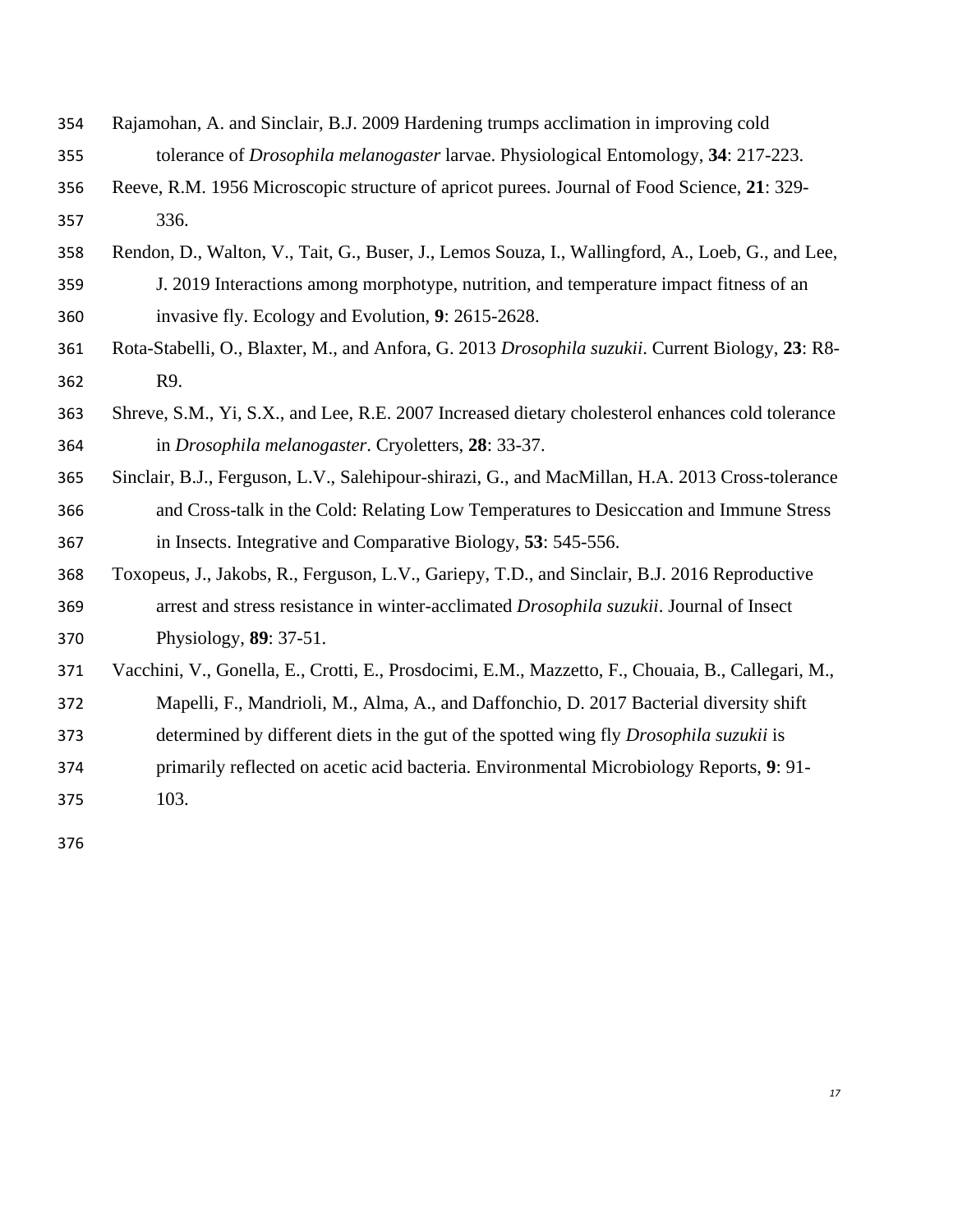377 **Table 1.** Statistics for the main effect of diet type on survival of immature *Drosophila suzukii*  378 exposed to a range of low temperatures for various durations. Results are from an analysis of 379 deviance for a generalised linear model with binomial error distribution.

| Life stage            | <b>Temperature</b>        | Time (h)       | df | $\gamma^2$     | ${\bf P}$ |
|-----------------------|---------------------------|----------------|----|----------------|-----------|
| Feeding $3rd$ -instar | $4^{\circ}C$              | 24             | 7  | 36.8           | < 0.001   |
|                       | 0 °C                      | 24             | 7  | 65.1           | < 0.001   |
|                       | $0.6\,^{\circ}\mathrm{C}$ | 24             | 7  | 26.4           | < 0.001   |
|                       | $-1$ °C                   | 24             | 7  | 8.7            | 0.27      |
| Wandering $3rd$ -     | $4^{\circ}C$              | 24             | 7  | 18.9           | < 0.001   |
| instar                | -4 °C                     | 1              | 7  | 39.4           | < 0.001   |
|                       |                           | 2              | 7  | 12.4           | 0.09      |
|                       | -5 $\mathrm{^{\circ}C}$   |                | 7  | 19.7           | < 0.01    |
|                       |                           | 2              |    | $\overline{0}$ |           |
| Early pupae           | $4^{\circ}C$              | 24             | 7  | 42.9           | < 0.001   |
|                       | -4 °C                     | $\mathbf{I}$   | 7  | 198.4          | < 0.001   |
|                       |                           | 2              | 7  | 82.1           | < 0.001   |
|                       | $-5$ °C                   |                | 7  | 26.8           | < 0.001   |
|                       |                           | 2              | 7  | 4.1            | 0.77      |
| Pharate pupae         | 4 °C                      | 24             | 7  | 36.8           | < 0.001   |
|                       | -4 $^{\circ}$ C           | 1              | 7  | 135.62         | < 0.001   |
|                       |                           | $\overline{2}$ | 7  | 54.6           | < 0.001   |
|                       | -5 $^{\circ}$ C           |                | 7  | 46.1           | < 0.001   |
|                       |                           | $\overline{2}$ |    | 9.42           | 0.22      |

380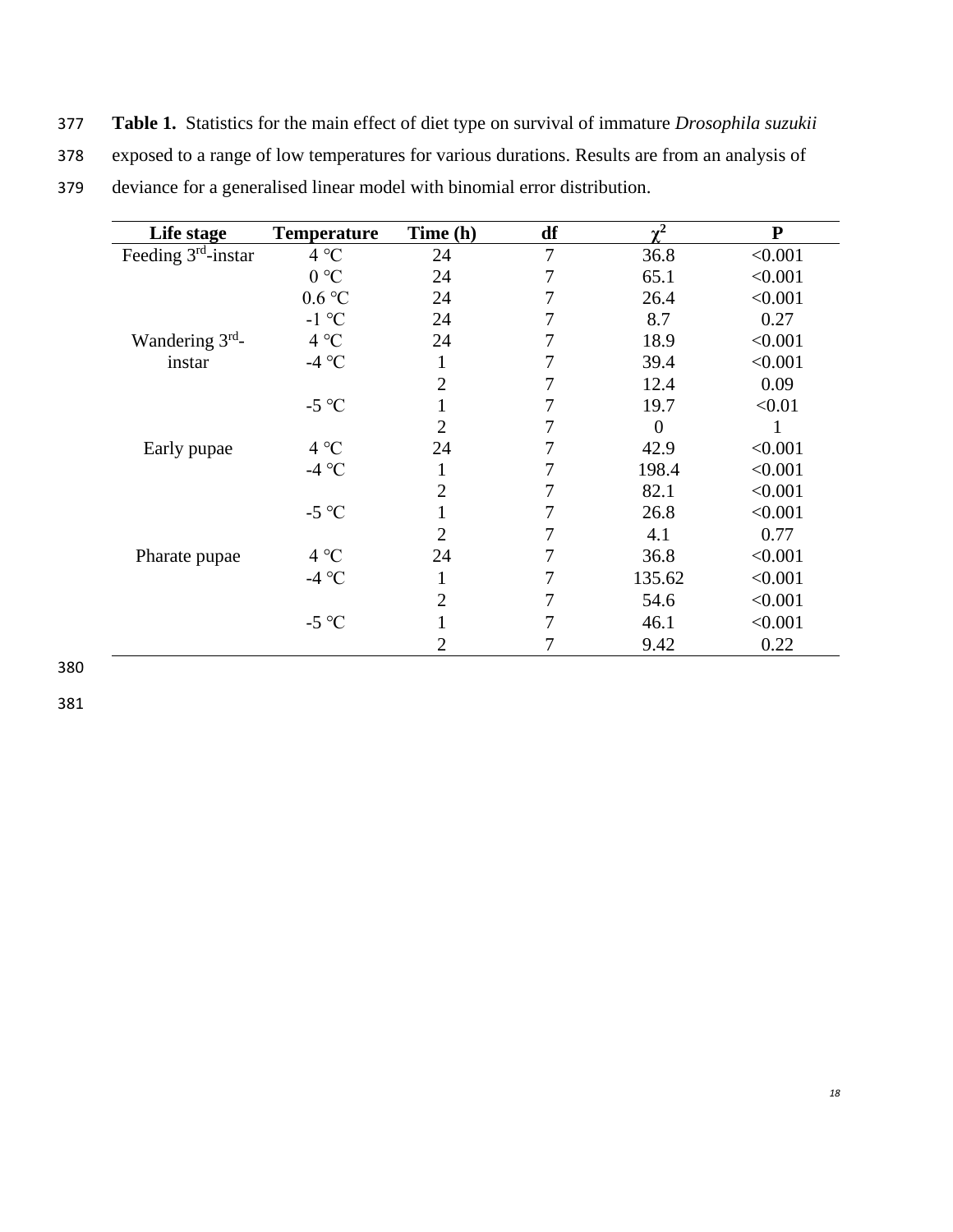- 382 **Table 2.** Statistics for main effects of duration, temperature, and diet type on survival of
- 383 immature *Drosophila suzukii.* Results are from an analysis of deviance for a generalised linear
- 384 model with binomial error distribution.

| Life stage       | <b>Coefficient</b> | df             |        | P       |
|------------------|--------------------|----------------|--------|---------|
| Feeding larvae   | Days               |                | 488.9  | < 0.001 |
|                  | Fruit              | 8              | 1090.7 | < 0.001 |
|                  | Cold treatment     | 5              | 431.7  | < 0.001 |
| Wandering larvae | Days               |                | 410.9  | < 0.001 |
|                  | Fruit              | 8              | 359.1  | < 0.001 |
|                  | Cold treatment     | 2              | 667.8  | < 0.001 |
| Early pupae      | Days               |                | 398.7  | < 0.001 |
|                  | Fruit              | 8              | 385.7  | < 0.001 |
|                  | Cold treatment     | $\overline{2}$ | 463.1  | < 0.001 |
| Pharate pupae    | Days               |                | 429.87 | < 0.001 |
|                  | Fruit              | 8              | 445.81 | < 0.001 |
|                  | Cold treatment     |                | 509.23 | < 0.001 |
|                  |                    |                |        |         |

385

386

387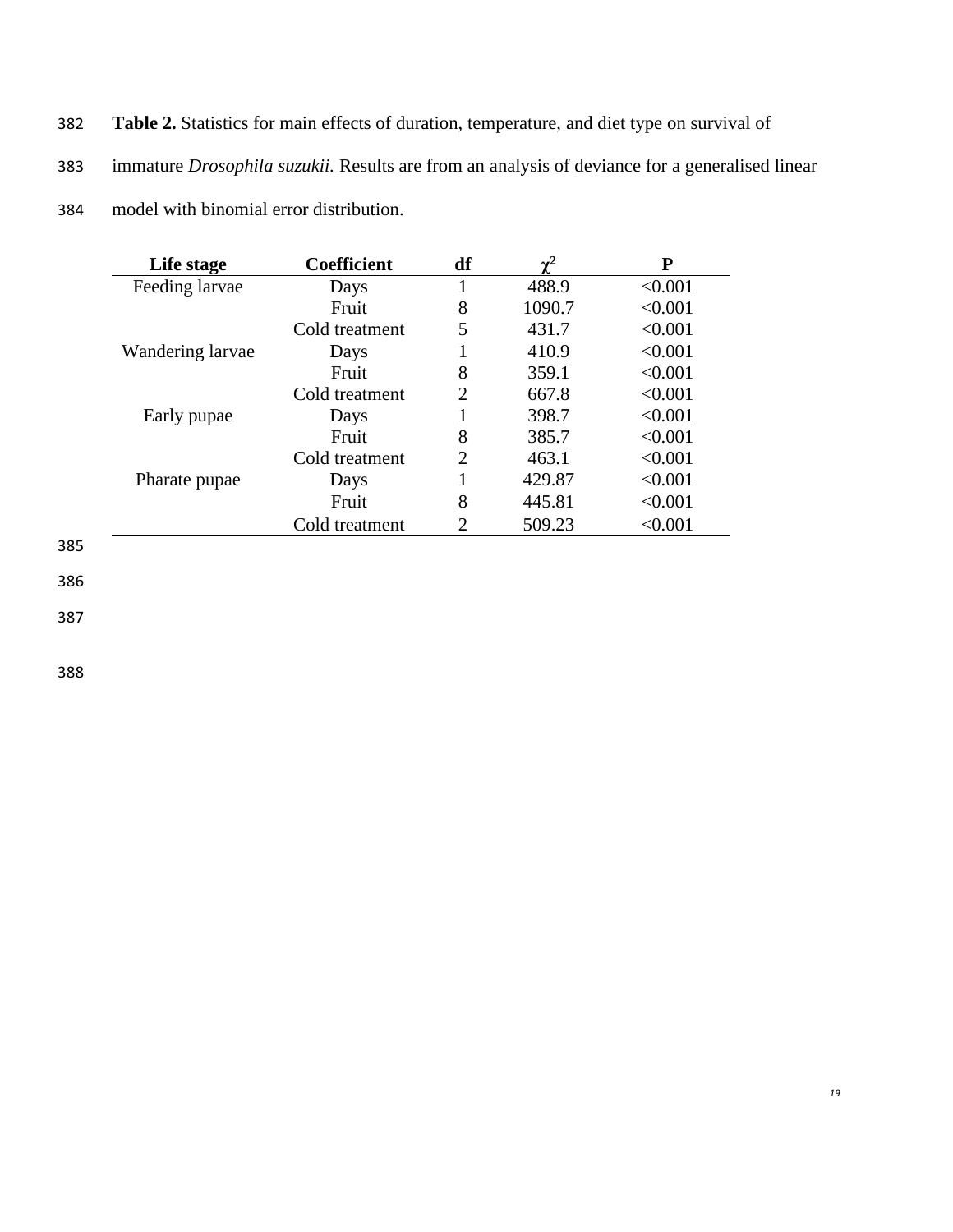# **Figure Legends**

 **Figure 1.** Egg-adult development time of *Drosophila suzukii* reared on diets derived from different fruits. Note that the banana-based food was a standard laboratory food that included a range of additional ingredients. Boxes indicate the interquartile range, the error bars denote the 393 minimum and maximum values, and we plot individual points that fell outside this range ( $n = 10$ ) vials/diet and each vial contained 7-10 flies). Different letters signify statistically significant differences in development time among fruit types (p < 0.05, Tukey's *post-hoc* test; see Table S1 for statistics).

 **Figure 2.** Fresh mass of (A) male and (B) female adult *Drosophila suzukii* reared on diets derived from different fruits. Note that the banana-based food was a standard laboratory food 400 that included a range of other ingredients. Mean  $\pm$  SEM shown (n = 5 vials/diet, vials contained 10-21 females and 12-29 males); different letters signify statistically significant differences in mass among fruit types (p < 0.05, Tukey's *post-hoc* test; see text for statistics).

 **Figure 3.** Survival of exposure to +4 °C (A) and +0.6 °C (B) by feeding third-instar *Drosophila suzukii* larvae reared on diets derived from different fruits. Mean ± SEM shown (n = 15 vials/diet and each vial contained 10 flies).; different letters signify statistically significant differences in survival among fruit types (p<0.05, GLM with binomial error distribution test; see Table 1 for statistics). Data points on Day 3 are slightly offset to improve visibility of data.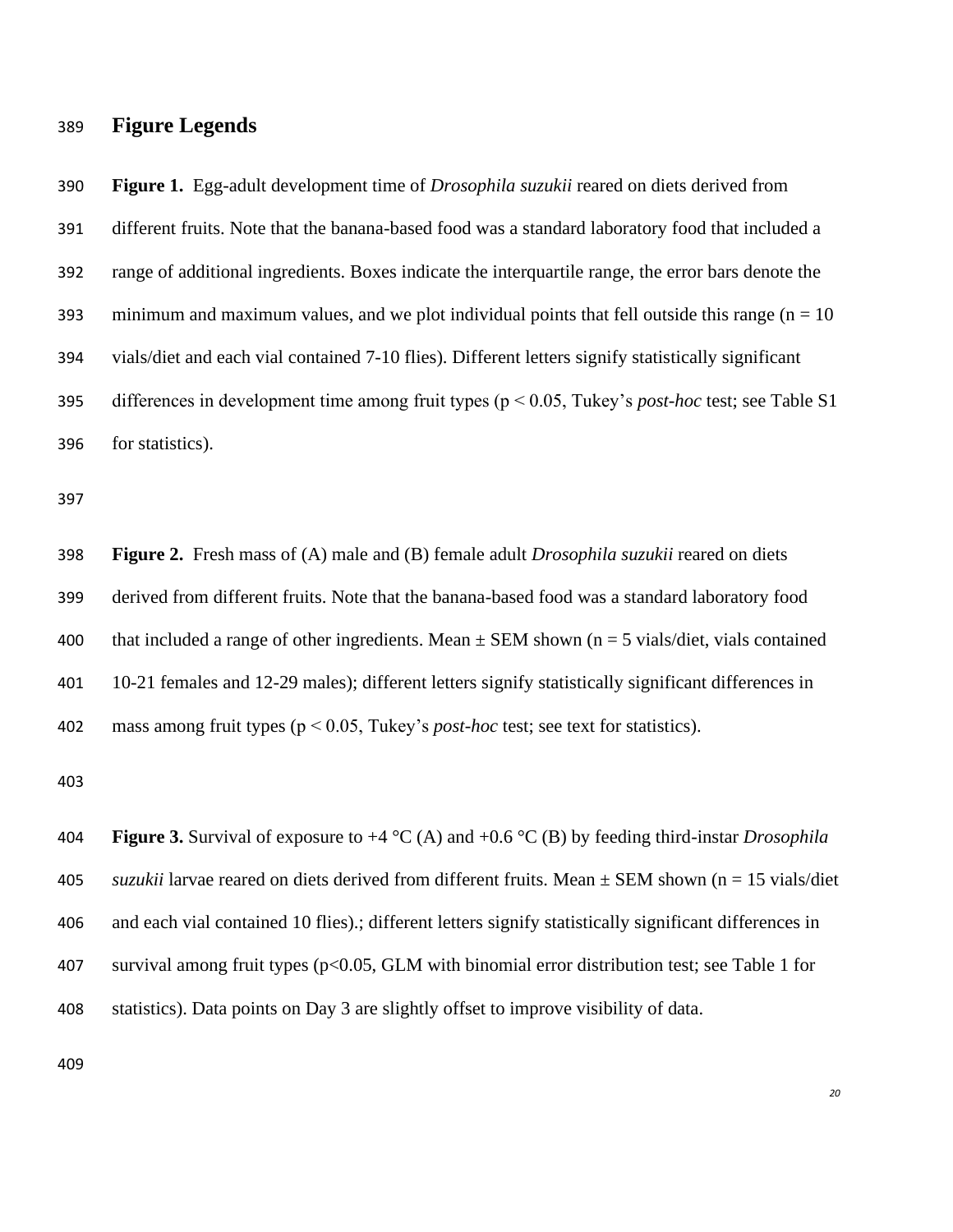| 411 | <b>Figure 4.</b> Survival of 24 h at $+4$ °C by immature <i>Drosophila suzukii</i> reared on diets various fruit |
|-----|------------------------------------------------------------------------------------------------------------------|
| 412 | media. We measured survival as eclosion as adults. Mean $\pm$ SEM shown (n = 15 vials/diet and                   |
| 413 | each vial contained 10 flies).; different letters signify statistically significant differences in               |
| 414 | survival among fruit types ( $p<0.05$ , GLM with binomial error distribution; see Table 1 for                    |
| 415 | statistics).                                                                                                     |

 **Figure 5 –** Survival of immature stages of *Drosophila suzukii* following acute cold exposure to - 418 4 °C and -5 °C for 1 h. We measured survival as eclosion as adults. There was no survival of 419 wandering larvae at -5 °C. Mean  $\pm$  SEM shown (n = 15 vials/diet and each vial contained 10 420 flies).; different letters signify statistically significant differences in survival among fruit types (p < 0.05, GLM with binomial error distribution; see Table 1 for statistics).

 **Figure 6.** Cumulative development of *Drosophila suzukii* third-instar larvae following cold exposure. We reared flies from egg to feeding larvae on one of eight diets derived from different fruits (apples, blueberries, cherries, grapes, oranges, raspberries, strawberries), or a banana-based 426 control laboratory diet. We exposed feeding  $3<sup>rd</sup>$ -instar larvae to 4 °C for 24 hours or 0 °C for 48 427 hours and measured the number of days from egg to adult eclosion in surviving flies. Mean  $\pm$ SEM shown (n = 5 vials/diet and each vial contained 10 flies); see Table S2 for statistics.